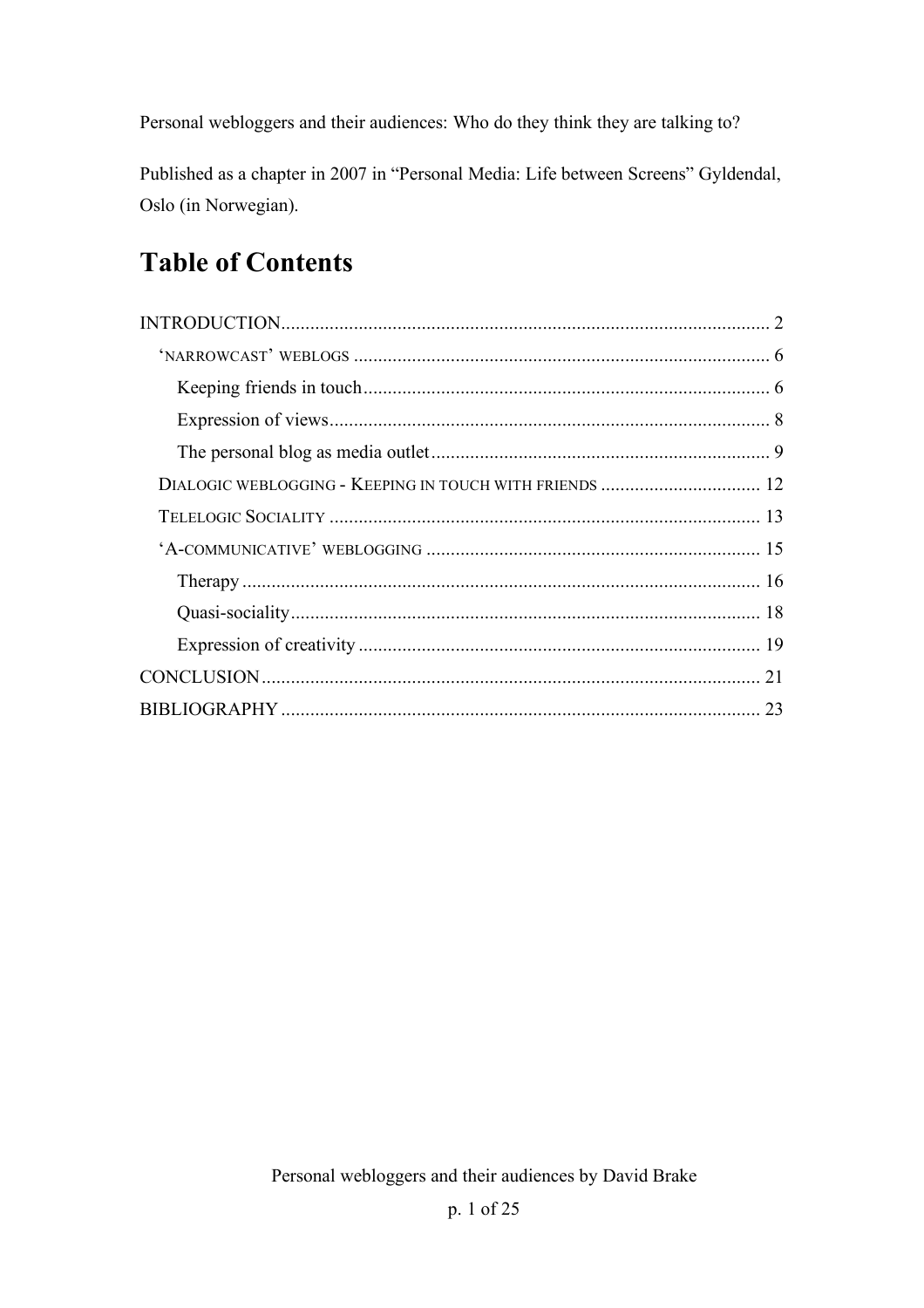### **Introduction**

"He wanted his posts to be read, and feared that people would read them, and hoped that people would read them, and didn't care if people read them. He wanted to be included while priding himself on his outsider status. And while he sometimes wrote messages that were explicitly public -- announcing a band practice, for instance -- he also had his own stringent notions of etiquette. His crush had an online journal, but J. had never read it; that would be too intrusive, he explained." (Nussbaum 2004 p. 546)

As that New York Times profile of a teenaged personal weblogger ("blogger") suggests, the relationship between the blogger and those who read their blogs is often a complex and even contradictory one. While there has been some academic research in this area, many scholars have tended to ascribe attitudes about their audiences to the authors of weblogs based on readings of their texts or – worse – have assumed that the 'public' nature of personal disclosures on weblogs which are in principle readable by millions necessarily indicates a desire by the authors for a broad public to read what they have written. While it may be possible to infer motivations and understandings of a practice from the product of those practices, it seems more fruitful to start with the reflexive accounts of those involved in the practice itself. Accordingly, the research on which this chapter is based consisted of 23 face to face semi-structured interviews with bloggers themselves, providing access to the accounts they provide of their own practices and expectations. While weblogs are used for many purposes, this research concentrated on personal or journal-style weblogs rather than topic centric ones. Google was used to find weblogs in the London area of the UK. From this group 'personal' weblogs were chosen (those offering significant information about the authors themselves and their views) and a authors were contacted for interview based on their responses to a short questionnaire. They were purposively selected to provide a range of sociodemographic and weblogging characteristics (for example they ranged in aged from 17 to in their fifties and in educational attainment from basic vocational to postgraduate qualifications). The text of their weblogs has not been included in the analysis in order to preserve the authors' anonymity. (Bruckman 2001)

Personal webloggers and their audiences by David Brake

p. 2 of 25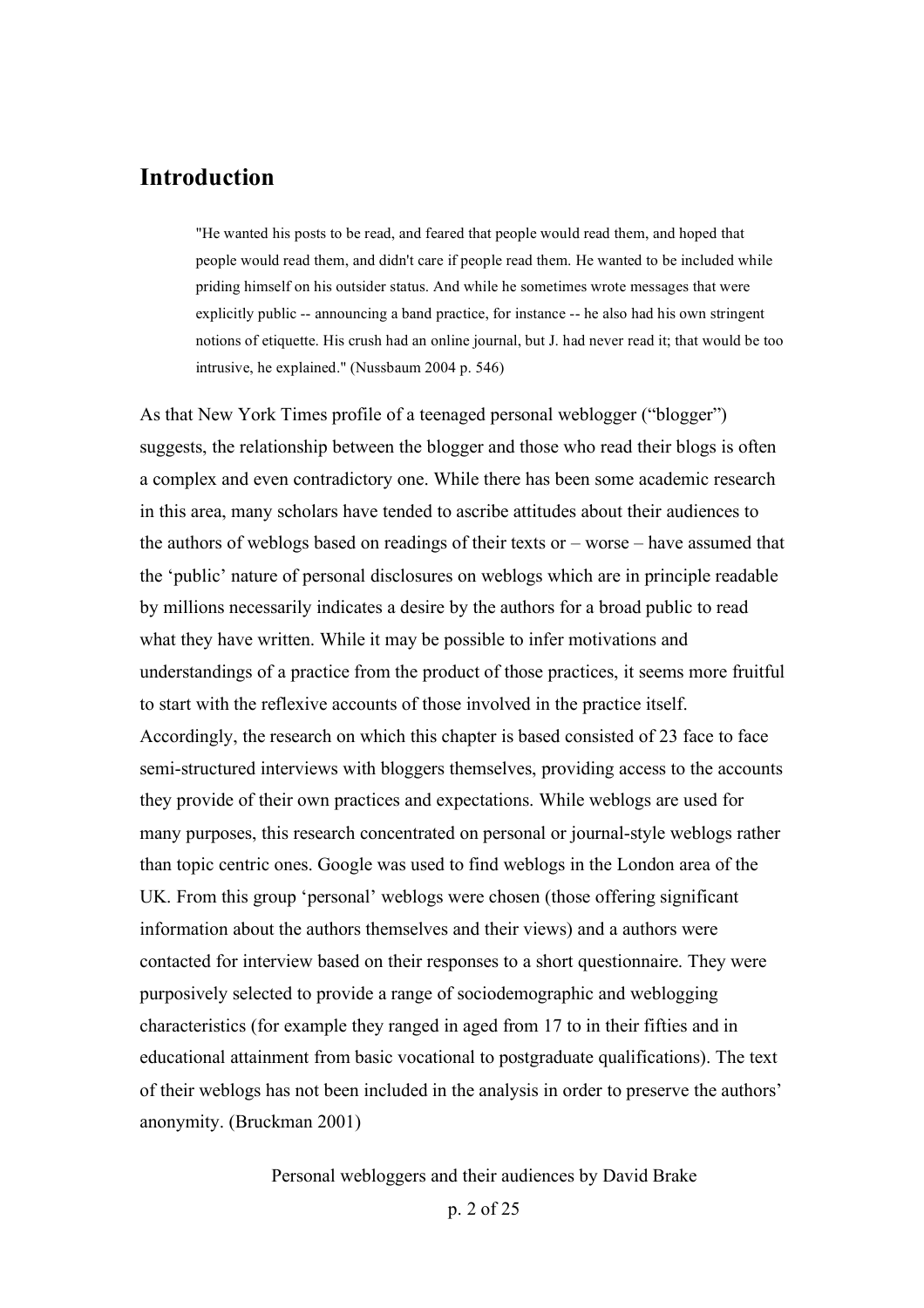In 1985, Joshua Meyrowitz took a symbolic interactionist approach and applied it to the impact of television on society (Meyrowitz 1985), and ten years later John Thompson took a very similar approach to mass communication more broadly (Thompson 1995a). This research is in part a similar attempt to see how new communicative practices – in this case the practices of personal weblogging - can be viewed as both extensions of existing practices and as new forms of interaction and what the consequences might be of the increasingly widespread adoption of these practices.

Studies of the relationship between communicators and the recipients of their messages have focused on three broad contexts - 'one to one' (dialogic), 'one to many' (broadcast) and most recently 'many to many', which has also been dubbed telelogue communication. In this context 'one to one' includes face to face interactions or telephone calls and communication with small groups, 'one to many' describes mass media from newspapers and books to radio and television and 'many to many' describes computer mediated communication that can be *used* by many (because it lacks the distribution cost barriers of conventional mass media) and can *reach* many people. 'Telelogue' - coined by Ball-Rokeach and Reardon (1988) and used by Voiskounsky (1997) refers in this case to the new kinds of interactions enabled through the Internet – in particular I use it to describe online interaction between people who had no prior 'offline' connection.

Researchers have tended to study communication in a single one of these contexts (eg social psychologists studying dialogic interaction, media studies scholars studying the broadcast media) but these are not 'pure' categories – particularly now that digital technologies are blurring communicative boundaries. The case of personal weblogging is illustrative of the manner in which drawing these boundaries is increasingly difficult. This research reveals that not only is the personal weblog used in all three of the modes outlined above – and sometimes the same author uses or envisions theirs in different ways at different times - it is also used in ways that are not easily reducible to one of the three modes of address envisioned in the literature – a practice I have referred to as 'a-communicative' weblogging.

Personal webloggers and their audiences by David Brake

p. 3 of 25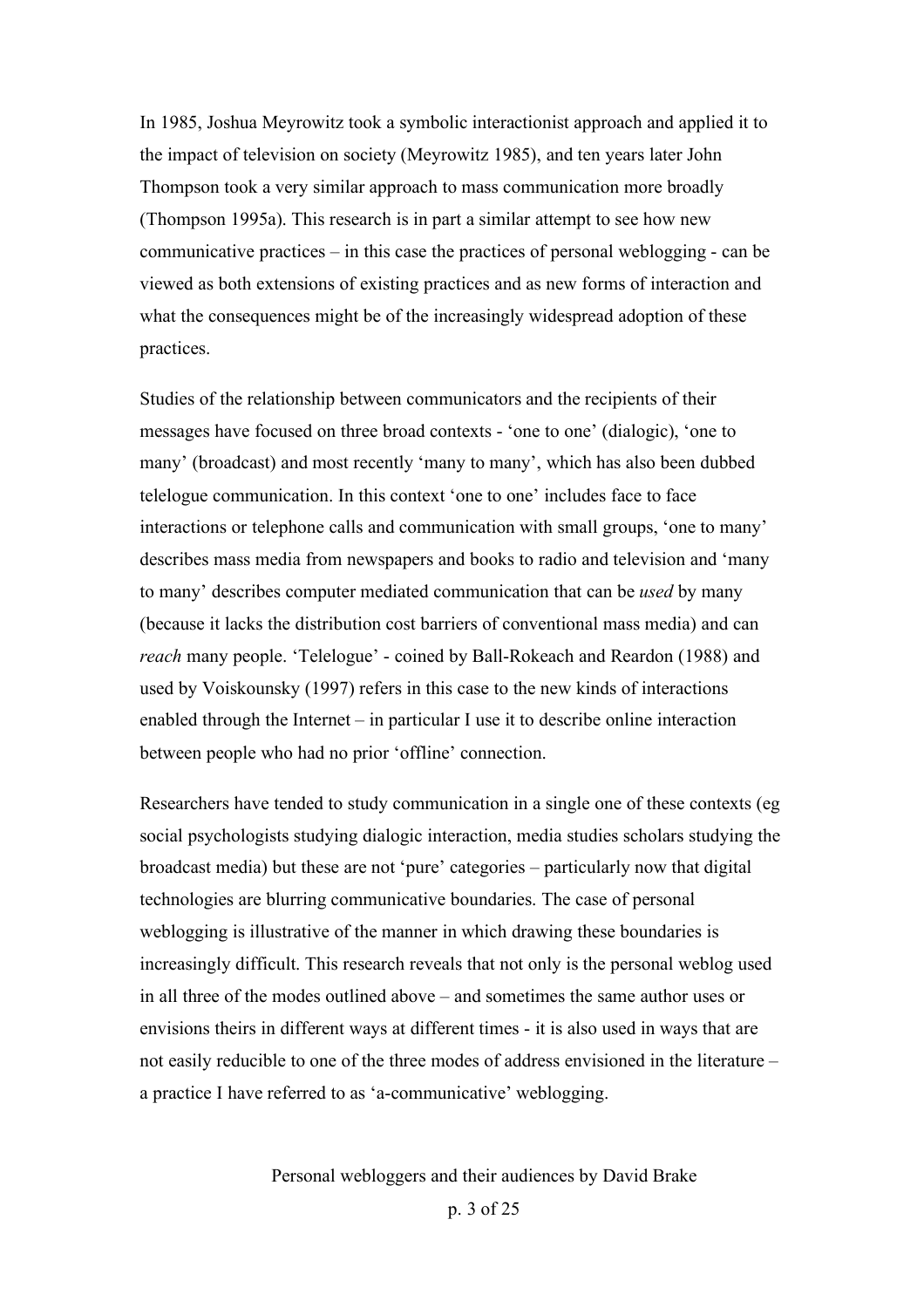The differing orientations of communicators towards message recipients have tended to be consistent in studies of the first two communication modes – briefly, dialogic communicators generally expect to interact with those who hear or read their messages, while broadcasters do not (Burns 1977, Gitlin 1994, Silverstone 1985). Such expectations are in part formed because of the characteristics of the spaces in which communications of each kind take place  $-$  it has historically been difficult for people addressed through broadcast means to respond to those addressing them. Although on the Internet pure "broadcast" of messages is possible (from a website that doesn't provide an email address for its creators for example) in practice the opportunity for the web page reader to respond is very often available. Dialogue is therefore frequently depicted in CMC studies (and weblog studies) as an essential characteristic of 'many to many' communication (Herring *et al.* 2004).

The results of this study tend to question this technologically determinist perspective, emphasising the importance of individual and social expectations as well as technological affordances in shaping actual use. In practice, the bloggers interviewed sometimes used the technology as if it were a *dialogic* technology through which they addressed specific others and expected a response, sometimes they used it as if it were a *narrowcast* technology – normally also addressing a specific imagined audience but not expecting a response, sometimes (though rarely) they used it in a '*telelogic'* way as a means of reaching others not previously known to them, and engaging (some of) them in 'multilogue', and, as will be outlined below, sometimes they used their weblogs with no clear communicative intent at all.

Crucially, the way in which the bloggers interviewed saw their relationship with their readers frequently bore little relation to what the technology used in each case enabled. In particular, in many cases, webloggers wrote either for a group of known individuals or for a specific kind of reader and could be indifferent to or even hostile to other readers. They tended to write in this case as if the unwanted readers did not exist even though they either had no way of restricting access or did not use the tools available to restrict access to those audiences. Interviewees were chosen from among users of two different weblog software platforms – LiveJournal (which offers its users the ability to control who is able to read individual posts) and Blogger which at the

Personal webloggers and their audiences by David Brake

p. 4 of 25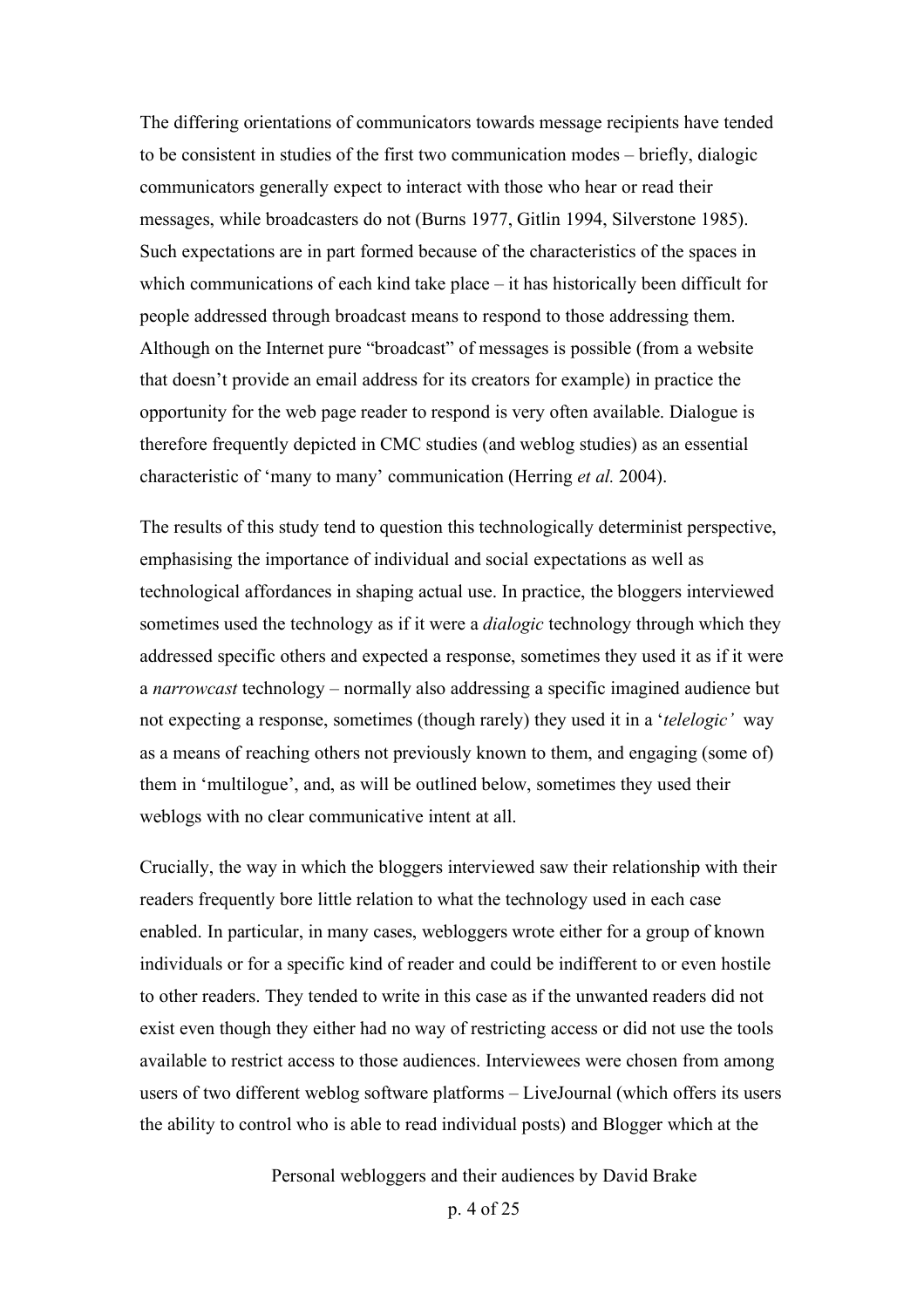time of the interviews (2004) did not. No LiveJournal users said that they chose that software to give control over access to their postings and no Blogger users said they would like more control. Some of the Livejournal users used the privacy facilities to hide some of what they wrote but the sample was drawn from among webloggers whose sites had a substantial number of 'open' postings.

The seeming unconcern about unknown readers accessing their weblogs could be attributable to a perception that the authors' identities would not be discernable, thus insulating them from any non-virtual repercussions of what they wrote. It is true that 14 of the 23 interviewees used some form of pseudonym instead of their names on their weblogs, but of these at least eight were more or less easily associable with their owners. It is difficult to be clear about how identifiable a weblogger might be from their weblog postings without knowing about what others might already know about them in other contexts – a mention of a seemingly commonplace detail could reveal a blogger exactly to a particular person. In addition, the degree of self-revelation evinced in the weblogs themselves did not appear to bear any strong relation to the degree of perceived or desired anonymity. Two of the bloggers most open in their weblogs were also open about their identities – Annie gave her name and profession in order to promote her business, and Frances gave her (unusual) first name and (small) country of origin on her weblog.

Although the four orientations towards the audience into which this analysis is divided help to visualise the variety of practices and to link them to related literatures, it should be noted that the interviewees and their sites often did not fall neatly into a single weblog use or audience orientation. In several cases motivations to write and attitudes towards readers varied both at different points in the interview and at different points in the evolution of their practice. In the most extreme example of the latter shift, one weblogger, Elaine, started her weblog as a way to hone her writing skills with no desire to reach an audience at all and no notion that she actually was reaching one. Later she began to conceive of her weblog as reaching a wider public – she now reveals her real name on the blog for example so she can capitalise on her newfound popularity. Yet despite this shift she confesses elsewhere in the interview she often has had difficulty remembering that she is not writing it just for herself.

Personal webloggers and their audiences by David Brake

p. 5 of 25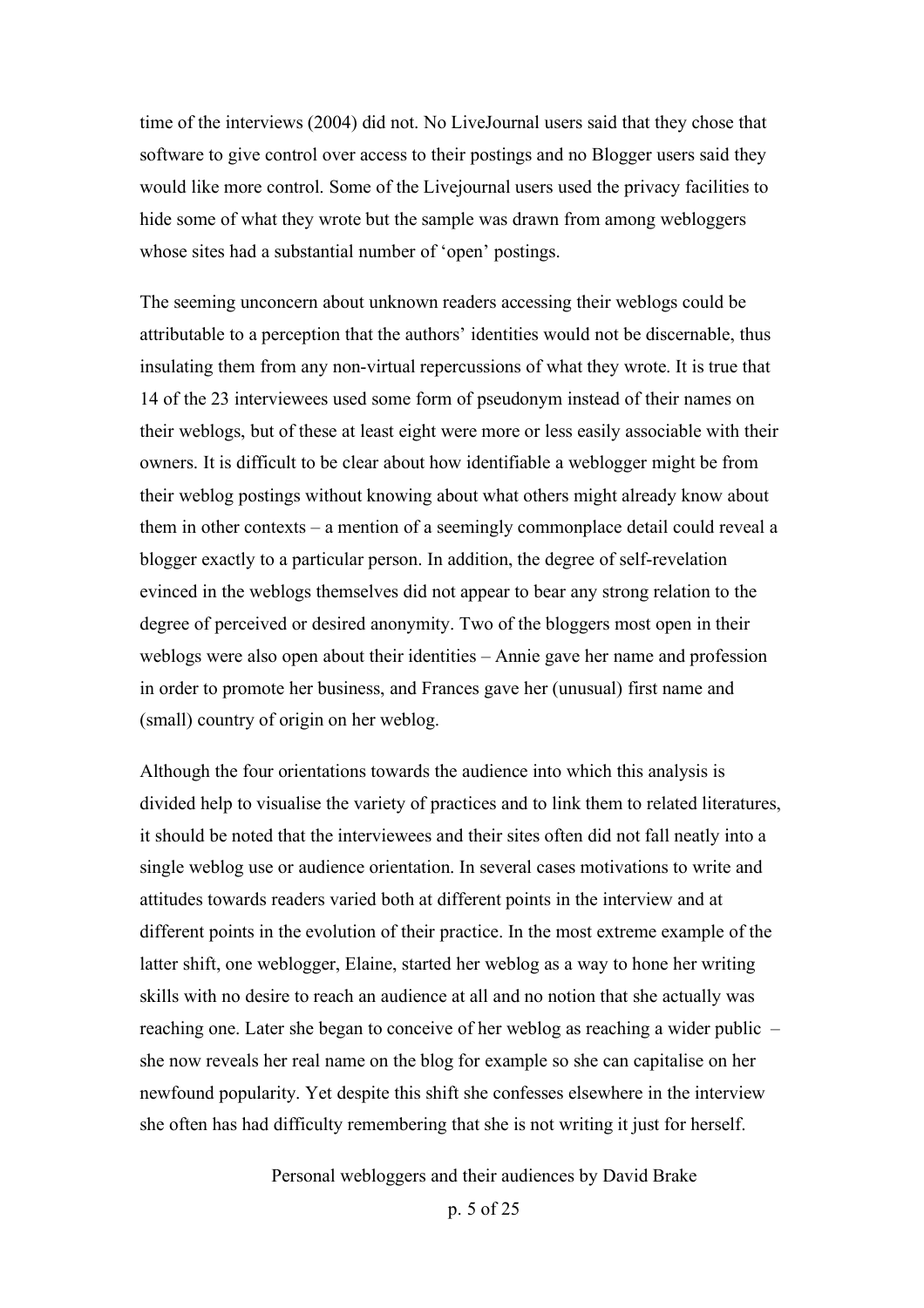### **'NARROWCAST' WEBLOGS**

I listen to what people have to say and I welcome it and draw it in but I kind of filter it back out to suit my own thing because I think if you've got - at the moment on average - about 15 or 20 comments on a post if I take in every single thing and take every single comment to heart I wouldn't know my arse from my elbow. - Harriet

For the largest proportion of those interviewed, their weblogs are primarily a way in which they can stay in touch with friends and acquaintances, but this does not itself make their weblog practice dialogic. For many it appeared the key benefit of the weblog was to let others know how they were or even to impress others rather than to maintain relationships through a reciprocal exchange of everyday information and opinion. In the case of those who shared their political views, most (despite occasional protestations to the contrary) were not looking for meaningful debate about them – the most they sought from readers was praise for their efforts or agreement with their views. More typically they were happy just to know that there *were* readers.

Most respondents maintain that the comments they receive (whether through email or on their sites themselves) are important to them – possibly because the importance of interactivity on the Internet and on weblogs in particular has been stressed in media depictions and by weblog pundits themselves. On closer examination, however, there is a clear division among those between those for whom comments are a necessary part of their practice and those for whom they may be welcome but are of peripheral interest.

#### **Keeping friends in touch**

"I was quite happy if someone who just met me very briefly in the pub typed me into Google to find out more about me" - Charles

Most of those interviewed who were writing about their personal lives appeared to be doing so not in order to convey useful or even interesting information but as a form of phatic communication with their friends. It was clear from the interviews that this could be rewarding even when there is little or no actual response *as long as a favourable reaction can be imagined*.

Personal webloggers and their audiences by David Brake

p. 6 of 25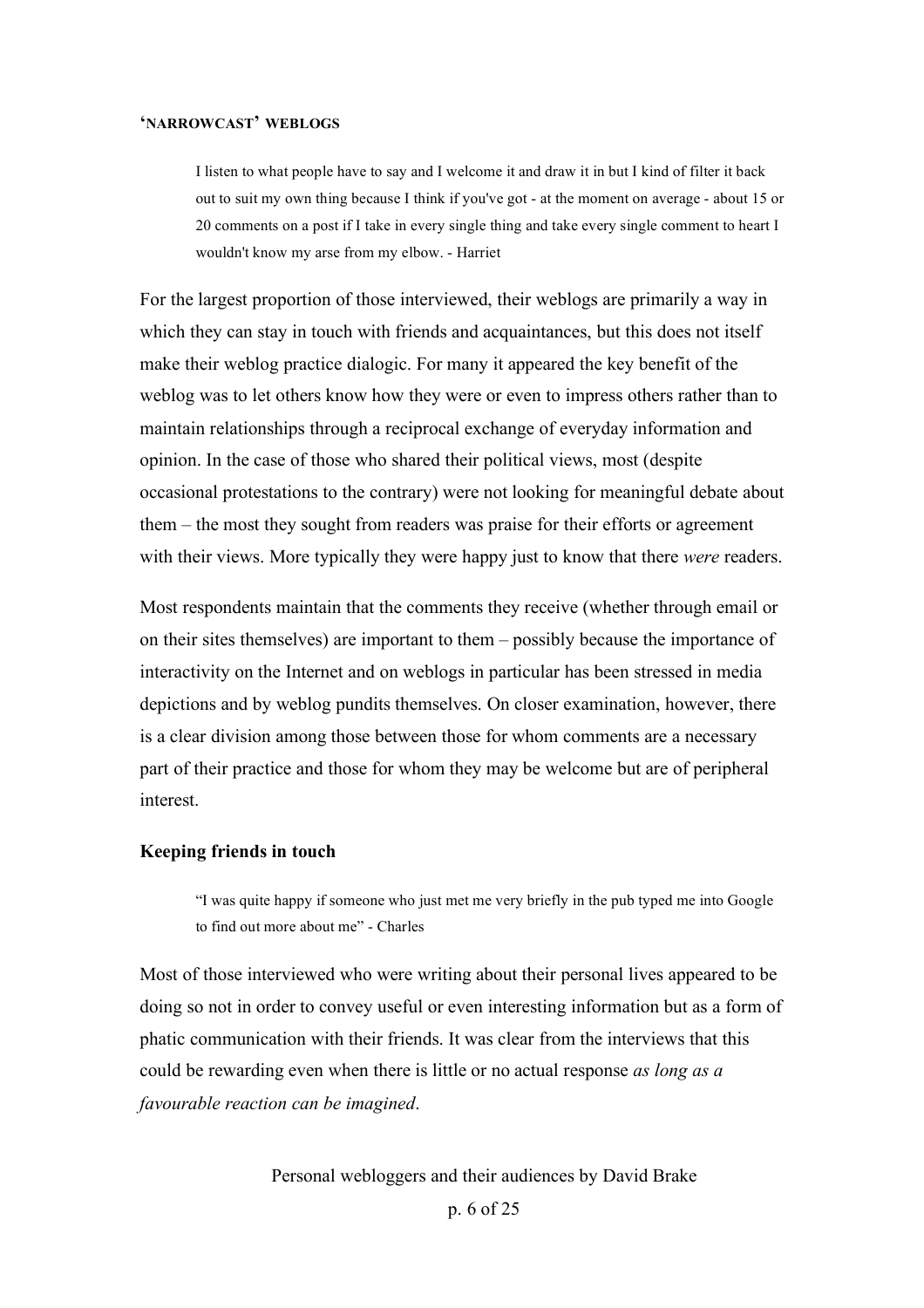Charles provides the clearest example of the greater importance of this imagined interaction. His weblog (in its earlier stages) began as a space for political discussion but the use he stressed was as a replacement for an emailed bulletin to friends about an extended stay in the US. In discussing the motivation to move from an email to a weblog form, Charles explained, "I knew I was going to be sending long, complicated emails home explaining what fun I was having, and I was going to send these to a fairly broad list of people but people's email addresses change, people you know don't check them, delete them, blah blah blah." In other words by adopting the weblog form he could address a broad imagined circle of friends, acquaintances and people he had met – even if he did not have their email addresses. And, crucially, while email is 'pushed' to people, some of whom may be indifferent to it or ignore it, he would be able to envision an audience for his doings, all of whom would presumably be interested because they have elected to read it. Instead of a circumscribed imagined readership of specified individuals some of whom he could imagine rejecting his messages, the weblog could provide Charles with a much broader audience of interested people (including people he didn't know would be interested and therefore who he wouldn't bother by sending them an email). He said he saw the weblog as something for "the people on the very sort of edges of your life who drift in and out. I thought it would be useful for them because I wasn't emailing them."

Given the marginal character of the level of acquaintance he is assuming, it is not surprising that he finds it "quite a one-sided process. My readers just tend to read and apart from an email saying 'oh that's interesting - how are you?'…" He says in any case "the idea of a long conversation [on the weblog] doesn't interest me" – at least in part because he finds computer mediated communication "very time consuming."

A number of interviewees suggested their weblogs were, to a significant extent, spaces for boasting. Here, too, an audience is necessary but real dialogue is not, as long as the writer can assume a favourable or impressed reaction. Nancy for example, who is just leaving school  $(6<sup>th</sup>$  form college), is honest about her intent to impress. She remarks about her blog, "I think its mostly to get people to think that I have an interesting life but - not feel jealousy obviously - but to think 'wow that's cool' and 'she's doing fun things'."

Personal webloggers and their audiences by David Brake

p. 7 of 25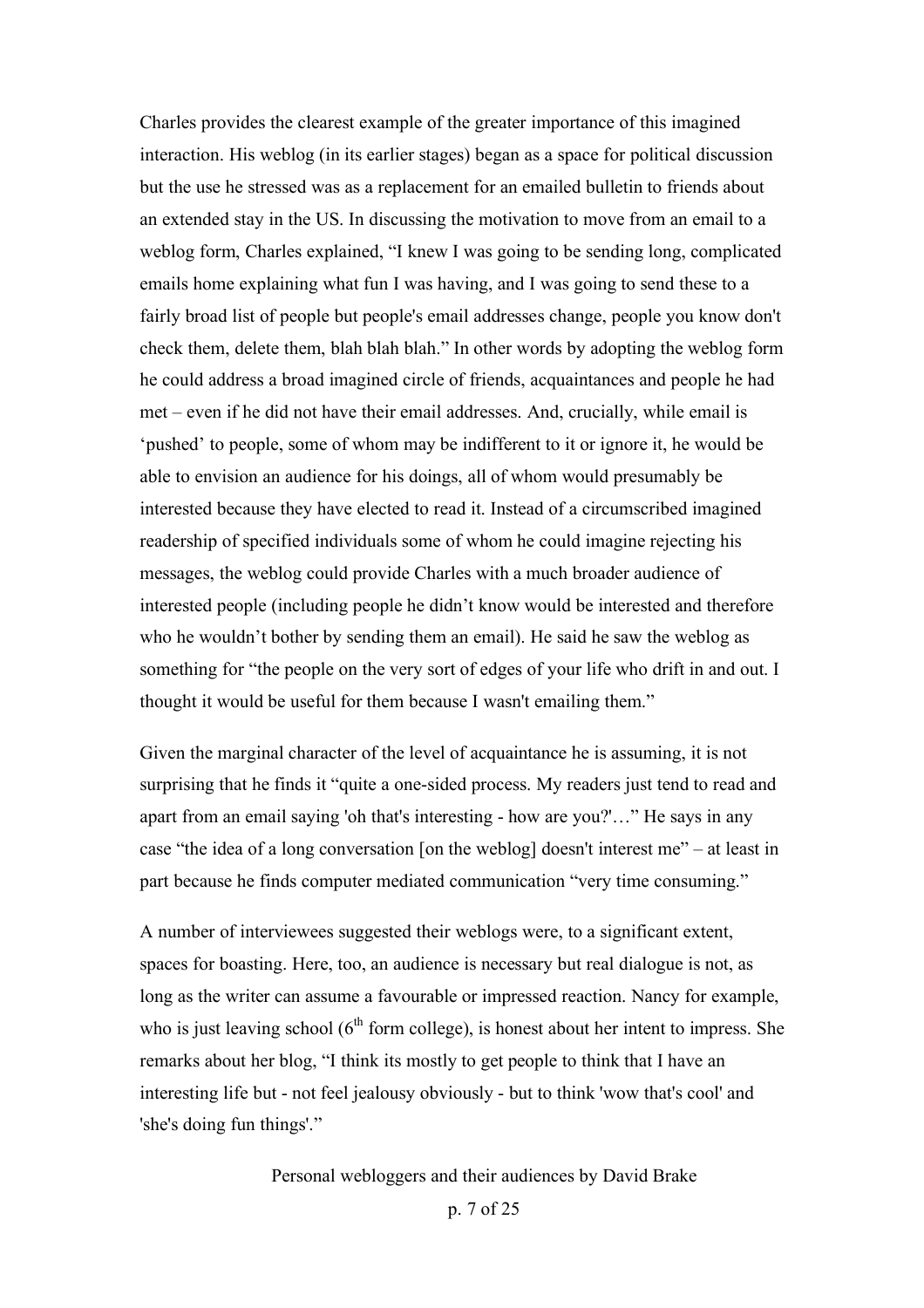Interestingly, as well as wanting to impress friends she would like to impress some of her readers who "live in tiny little towns" in the Midwest – "I do play up the way that I am lucky like 'oh my God I live in London and it's so cool!'" In her case and that of Charles above (and others), their 'narrowcast' sociality observed above can also shade into what will be discussed later as 'quasi-sociality' – a phatic pseudo-conversation with a group of others who are largely unknown.

Even among those who are trying to impress, however, contradictory motivations for blogging can undercut the impression management and boasting can yield to its close relative, conversational confession. Annie, for example, spoke of how what she wrote is intended in part for both her (then-estranged) husband, his girlfriend and exboyfriends, "I have a good life so… I just want them to know that I've moved on, that I'm keeping on, that I'm not in the gutter somewhere". On the other hand she has posted when depressed and though she noted her family has expressed some concern about her drinking as described on the weblog she continues to talk about it and even says "I kind of play towards it." In her case, the desire to express herself humorously – to tell a good story - and to vent her feelings frequently overcomes the impulse to present herself as successful and happy. George's case was similar – "I really took as much enjoyment out of anything as putting my flaws down onto the page - writing them out".

#### **Expression of views**

Potential interviewees whose weblogs were solely or primarily about politics were excluded because of the emphasis in this research on those writing weblogs containing personal content, but three of the men interviewed produced personal weblogs with some political content. For the most part, however, they did not correspond to the ideal 'telelogic' form of the political weblog – one that is intended to spur and react to political debate in an entirely open and unbounded public arena. Instead, those I interviewed used their sites to state their views – reader response was only deemed important when it served to clarify or reinforce those views. Charles, for example, openly admitted that his weblog was to an extent a substitute for political discussion: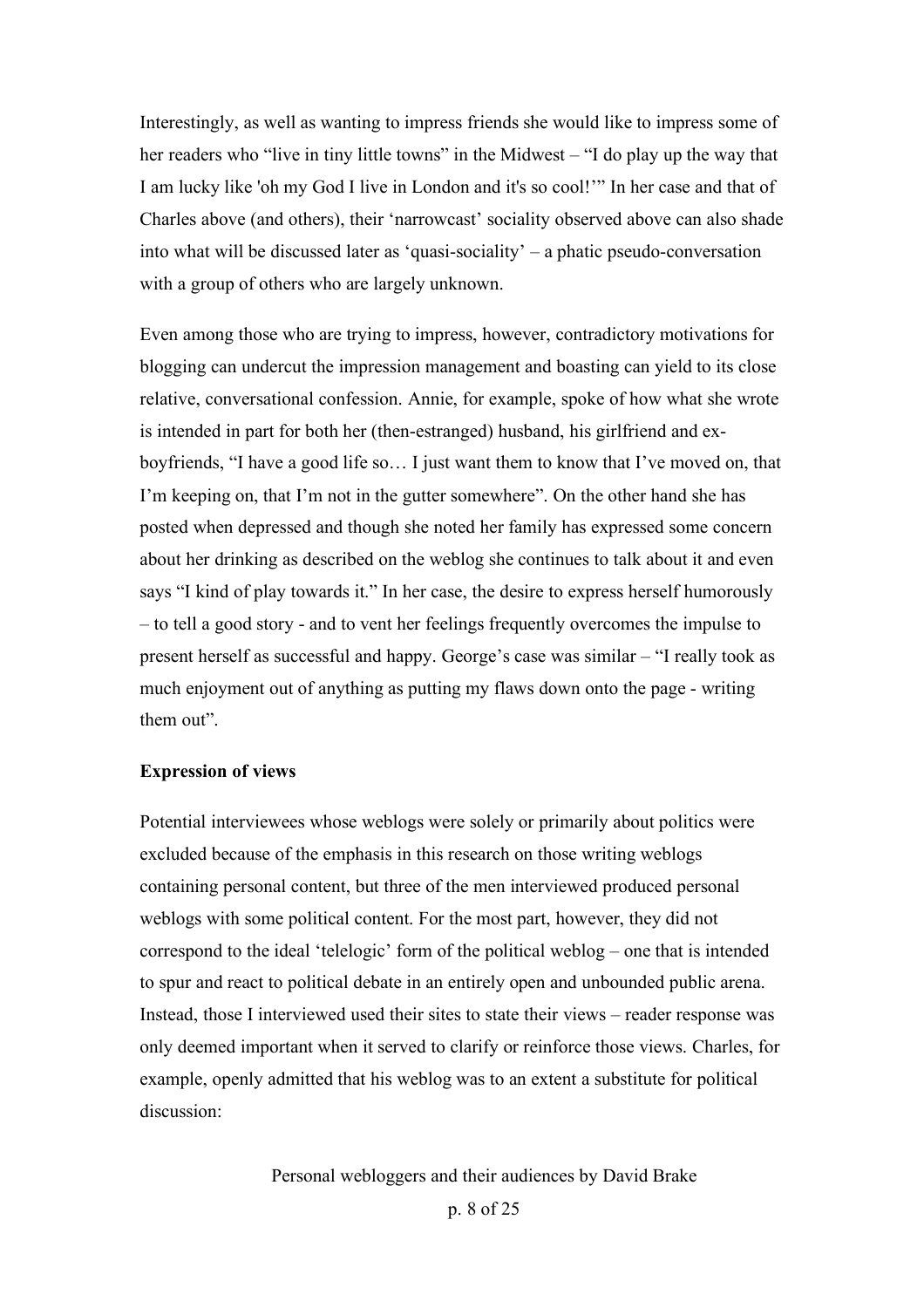"I did have more of a political network and I shed it because it was hard work because they kept expecting me to go to protests and demonstrations and running meetings and blah blah blah. And I think partly it does function as a substitute. It gives me a way to feel that I am promoting these causes that I believe in without the responsibility of entering into dialogue with people."

He said rather than a political weblog his was, in part, a campaigning weblog – "urging this imaginary audience – or not so imaginary – to do these things" and he is "restricting it to issues where there doesn't seem to be much of a question, like I don't know anyone who really actively opposes the 'Make Poverty History' campaign." Charles had a history of political activism in his student days but he, like most of the others interviewed, did not produce a political weblog in a committed way because, "I didn't think anyone was reading it and someone was always doing it better somewhere else… setting up something that was dedicated to my political opinion would always seem a bit geeky and a bit sort of arrogant."

Bruce deliberately started his blog in part in order to have political discussions in a controlled environment (the perceived importance of having control over who participates in weblog discussion has also been highlighted in other studies (Boyd 2004, Gumbrecht 2004)). Initially he justifies this as a desire to avoid in "people coming on and 'trolling' or deliberately trying to start arguments - making personal comments all the time but as he admits later, "my political stuff tends to be fairly declamatory" and goes on to say he finds satisfaction in finding people who are "of a similar mindset… who can see what you mean and you don't feel so alone in your views." In other words, consistent with the warnings of Gitlin, Sunstein and others (Chin 1997, Gitlin 1998, Sunstein 2001), both seem to be seeking to speak only with those who already agree with them on the issues at hand.

### **The personal blog as media outlet**

A few of those interviewed – media professionals or writers – saw their weblogs as directly analogous to conventional media productions like newspaper or magazine columns. Despite alluding to the interactive possibilities the technology offers they displayed a distanced, indifferent attitude towards their readers strikingly similar to those reported in studies of mass media journalistic production (Burns 1977, Gans

Personal webloggers and their audiences by David Brake

p. 9 of 25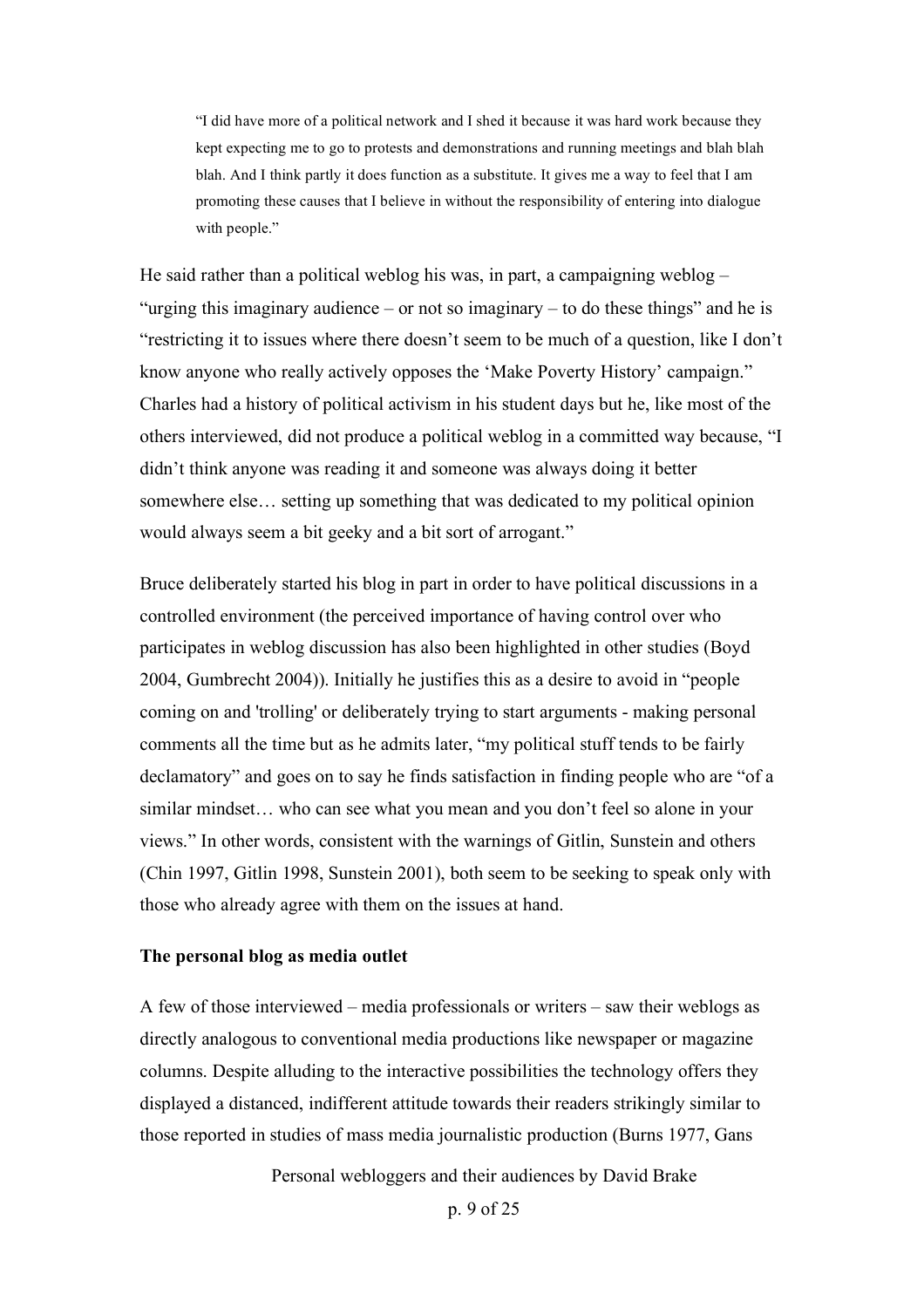1980, Gitlin 1994, Schlesinger 1978, Silverstone 1985). Readers were, of course, necessary, in their view and interactions with them were often characterised early in the interviews as important but as the discussion progressed it became clear that they viewed the readers at bottom in an instrumental way and saw their response as essentially secondary to (and sometimes potentially a threat to) their own artistic or professional objectives.

Quentin – a journalist - is one of only a few (mostly male) interviewees who expresses a desire to engage in debate with his readers and is the only one to provide an example of his use of this discussion to examine his own views. This expressed attitude, however, must be seen in the overall context of his framing of his weblog in which he distances himself from the persona he projects there - "a great deal crueller and opinionated and arrogant and boastful and all sorts of things which I can't be in my day to day life" – and stresses the site's use as writing practice, depicting the readers as essentially people to practice on rather than partners in discourse – "you need to be able to manipulate people's emotions if you want to be an artist and writer". His distanced relationship to those who read his weblog resembles that of mainstream media journalists to their audiences (unsurprisingly, since he is just such a journalist), but is in some respects an even more extreme distillation of this attitude.

Journalists may (in their heart of hearts) write largely for themselves but this tends to be tempered by a perceived need to serve, please and grow the public that pays their wages. Quentin abandoned his early hopes that the weblog could be a source of work directly - "if you ask me could someone become famous and get renown and enhance their career as a writer through an online weblog I would probably have to say right now I don't think so. So my aim has changed". For him, therefore, the key is not to grow his audience but to maintain "just the right number of readers" – enough to provide him with feedback but "not so many that the comments become things I don't like." In other words, as he says himself, for him his readership is:

more of an exercise in as wide a range of samples - social samples - as possible if you like. Just.. I'm interested in people's knee-jerk reactions to things I write - people I don't know - and that's... so I've not really thought about it in any other way than that.

Personal webloggers and their audiences by David Brake

p. 10 of 25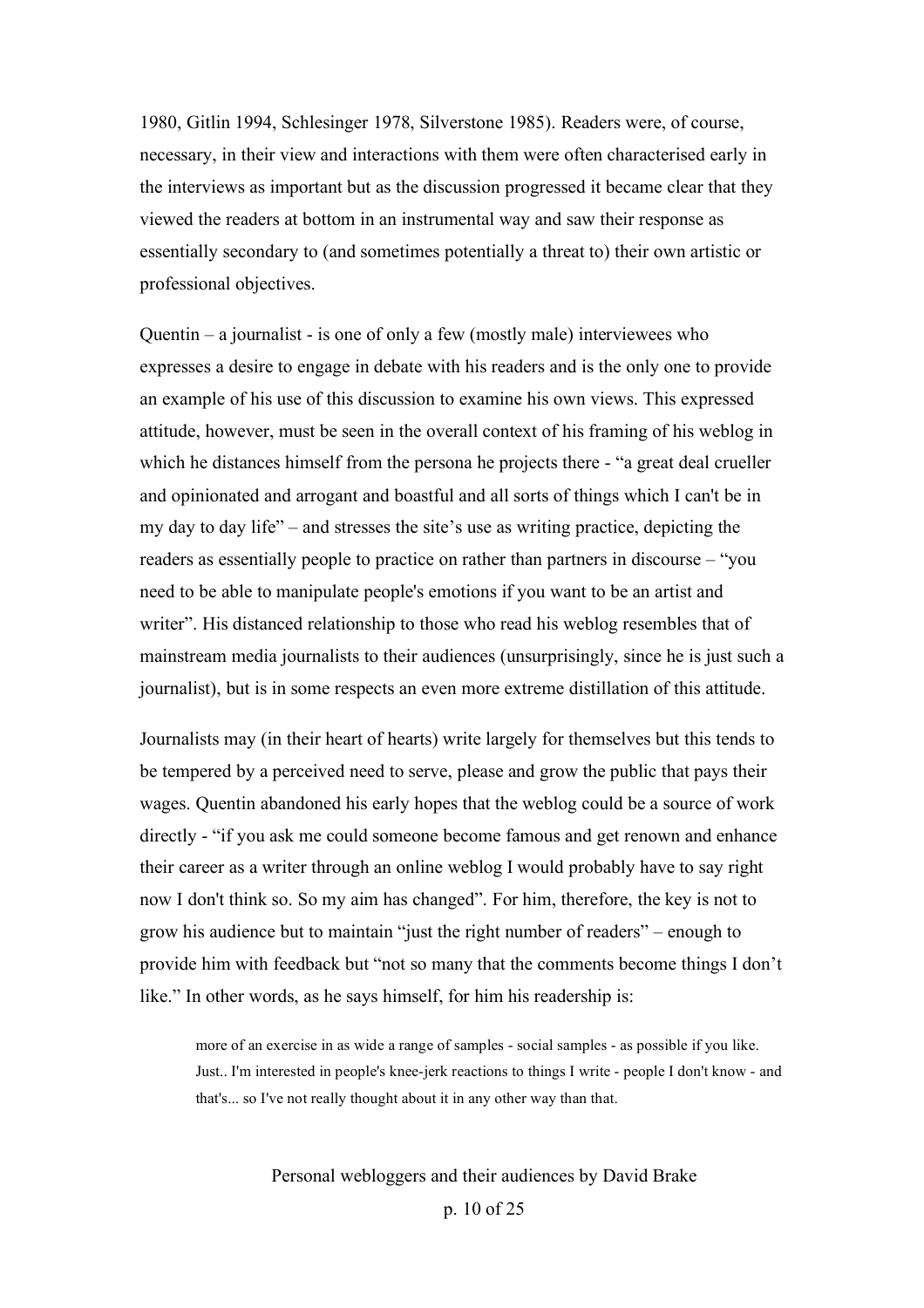Since he has not attracted a mass audience from which he might gain money directly, and since he does not (to his knowledge) have a readership of people who could commission him to write, he is free to use his audience instrumentally – if they are alienated he has nothing to lose.

Likewise for Kevin, a writer, his weblog is strictly promotional:

"I guess I went to LiveJournal because it was actually an easier tool for me to do the regular updates and to keep track of things rather than fiddling with my own web pages and adding to it and it's all there and the tools are easy and it's presentable and it's a nice easy way to do it. Because it has a far more public presence than actually going into and searching a website I think it's more useful to me in terms of public presence. Is that against the grain of how it's intended to be used? I don't know. It's a networking tool…"

It contains fairly frequent discussion of 'personal' issues and in many ways resembles weblogs used to connect people to their friends but in this case the implied invitation to interaction is actually seen by Kevin as a burden:

I don't actually expect responses on LiveJournal. If I do get responses it's often a chore. Because then I feel the need to - I have to actually acknowledge that somebody has actually responded to the post and make the appropriate comment which is again another time sink.

Similarly, he "scans" the people he has "friended" and while he sometimes posts on other people's journals (consistent with the interactive expectations of the LiveJournal 'community'), he sees this activity as a "combination" of supportiveness and "it would be a good thing to have my presence in this particular discussion" – or as he put it, "I'm here, I'm still around, and don't forget me." In many respects this use of the tool resembles the "narrowcasting" discussed above, but I have grouped it here with uses of the weblog as media because the readers are meant to feel themselves to be interacting socially while Kevin sees his audience purely instrumentally. In this sense his weblog is a kind of ongoing PR campaign.

Personal webloggers and their audiences by David Brake Elaine's relationship with her readership is complex and has changed over time. For the most part she has tended to deliberately ignore the fact that she had a readership – despite the fact that she wrote about her site in a print publication with a circulation of tens of thousands. A few weeks before her interview for this study, however, she was approached by a professional blogger who invited her to write as part of a larger,

p. 11 of 25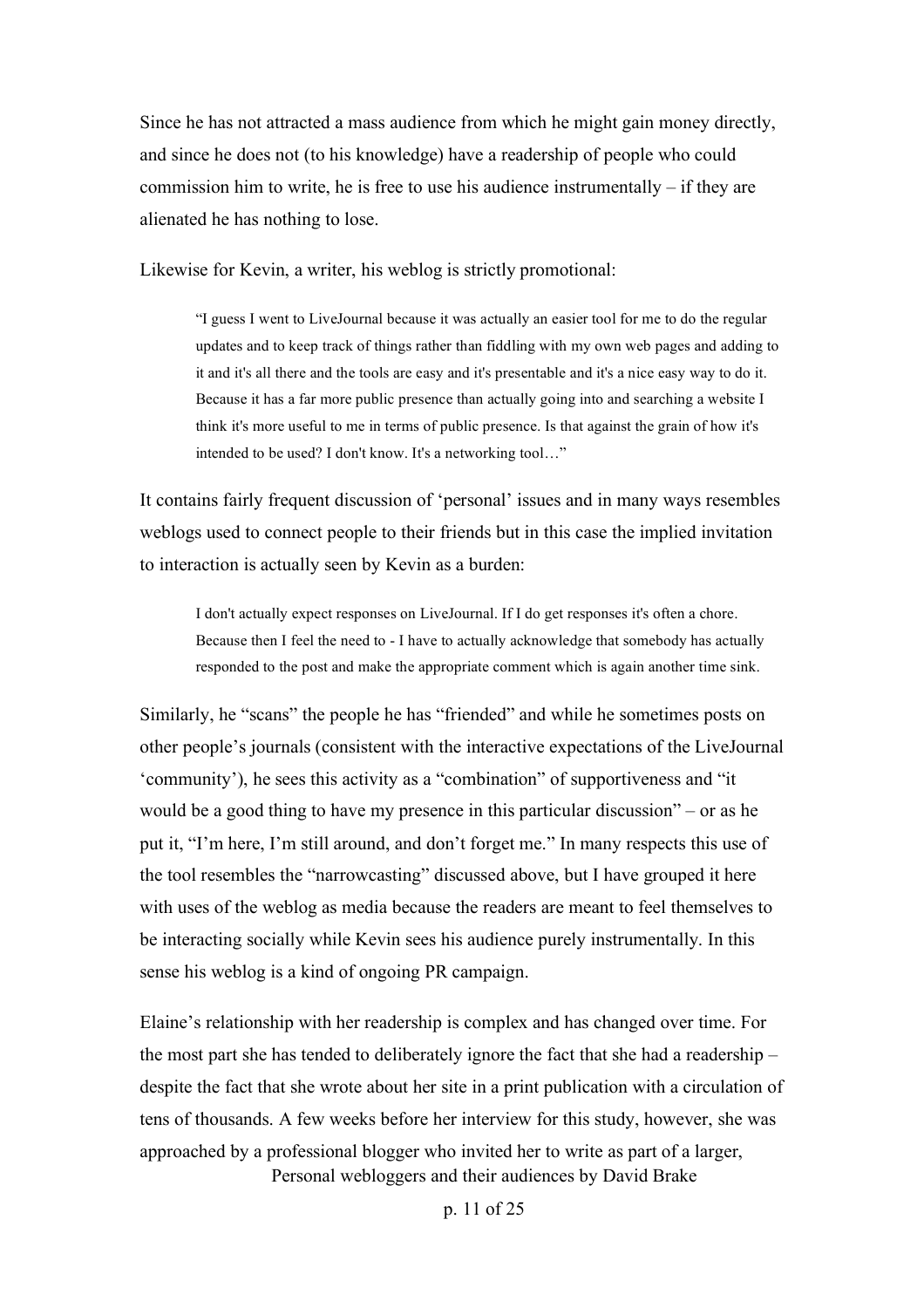commercial group weblog. The way she frames her own weblog seems now to have become essentially a promotional venture, like Kevin's, but this instrumental use has been simply added to the earlier more expressive postings on the site itself. The archives, which contain personal references that may not be consistent with a 'professional' image, remain intact.

If in these cases the use of the weblog is primarily professional, why do these weblogs sometimes contain personal disclosures? Two possible explanations suggest themselves – first that the emergent genre expectations around this form of weblogging encourage personal revelation and secondly that society as a whole encourages increased personal revelation even in business relations as a substitute for trust in institutions (Giddens 1990 p. 121, Rosen 2005). I will return to this question in the context of personal weblogs for self expression later in this chapter.

### **DIALOGIC WEBLOGGING - KEEPING IN TOUCH WITH FRIENDS**

The main reason [for my weblog] is for keeping up with a community of friends. Almost everybody who is on my friends list is people that I've actually met. Almost all of them at science fiction conventions. I just find it wonderful to be able to … I don't have to work to keep up with their lives, they don't have to work to keep up with mine and yet when we run into each other we all know what we've been up to and what the most important things that have been happening in our lives are. - Jane

Those pursuing this form of weblogging seek to interact with those who are reading and appear to value such interactions as ends in themselves (rather than 'necessary evils' as in the case of narrowcasting bloggers). I distinguish them from those practicing 'telelogic' weblogging because these bloggers intend to use their sites solely or principally to communicate with a limited number of known others while the definition of 'telelogic' weblogging suggests going 'with the grain' of the medium, using it primarily to reach and communicate with online others who were not already known to the writer.

Personal webloggers and their audiences by David Brake The desire to stay in contact with friends is the most common reason given by interviewees for having a weblog. For several of them it was their primary expressed motivation, especially for those who had widely dispersed friends and family. Jane's use of her LiveJournal described at the start of this section is typical of this pattern of

p. 12 of 25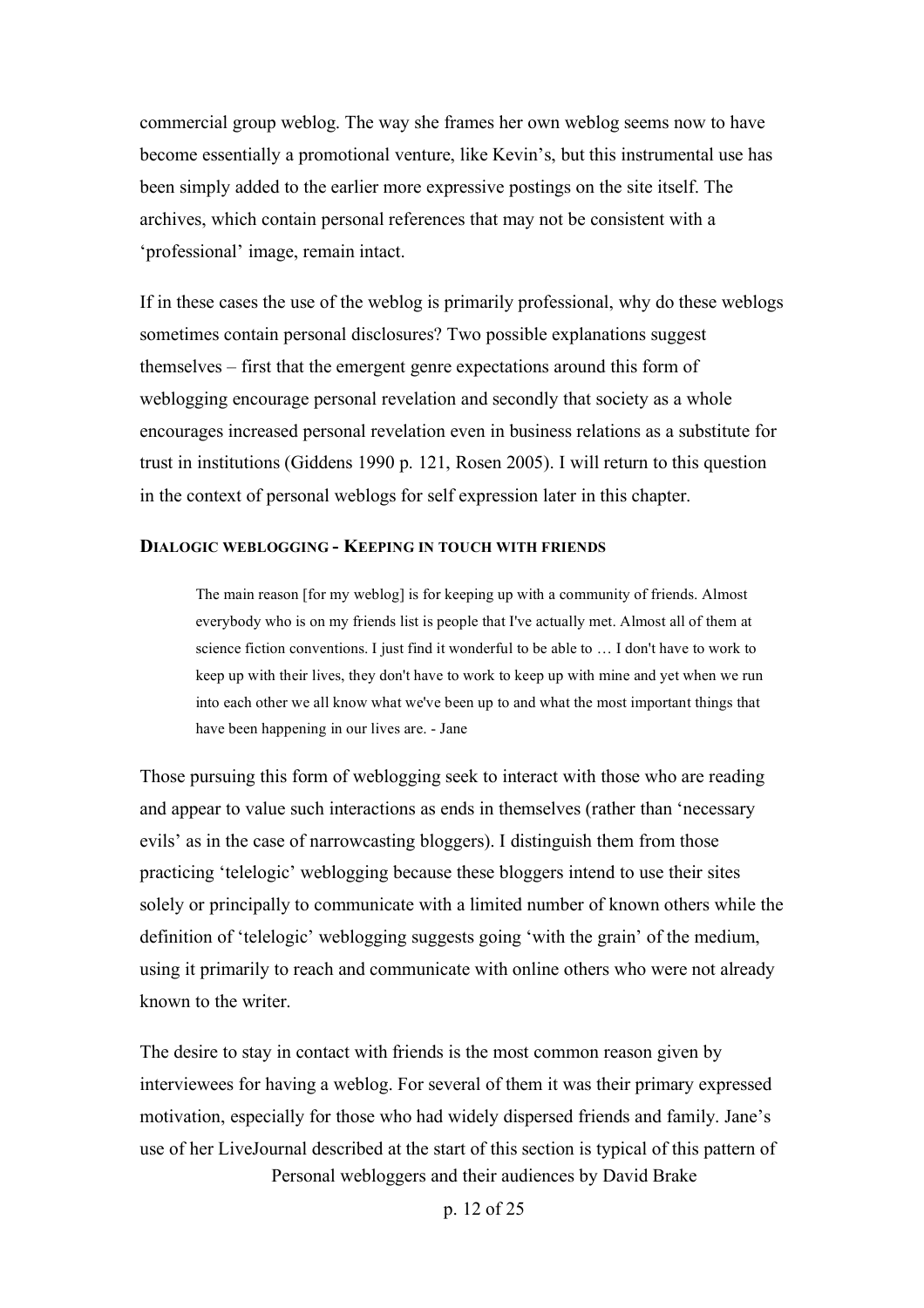behaviour. Like others, she doesn't use the features LiveJournal provides to limit access only to online friends she specifies but that does not mean her intended use is 'telelogic'. For her and for the others who use their weblogs in this way, attitudes towards unintended readers range from indifference to suspicion. Jane says, "I am not particularly secretive about myself - I'm a bit of a show-off and I'm quite happy for anybody who wants to fall across my LiveJournal to fall across my LiveJournal" but while she "has a lot of friends who do strike up a lot of friendships through online communities" it "just isn't particularly my thing".

Linda has a much more exclusive picture of her circle of readers (almost entirely a group of fellow students from the university she attended in Canada). She says she is "very open" with her site "because it is for people that I trust". The thought of strangers posting comments, even anodyne ones ("that they were happy for you or that they were amused") would make her "a bit weirded out" – "my immediate reaction would not be comfort - it would be like.. intruding on my little world."

Frances is different again. Her weblog began as a way to keep in touch with her family and friends overseas but unlike the other two she began to receive a wider audience (getting between ten and twenty comments per post at the time of interview according to her). Though her posts are among the most personally revealing of any of those interviewed (including discussion of sexual encounters) - "I pretty much blog my whole life" - in her case she accepted the attention from those she hadn't already known. "If I was so concerned about people knowing this sort of thing then I would never have a blog", she said. She nonetheless disavowed any idea that she was seeking a dialogue with people other than those she already knew:

The only comments that I - don't worry about but that I look forward to getting are maybe from the people I know really well in real life like my friends and my family. Partly because it's really rare to see say my sister pop up and comment so when she does it's like 'oh my God'. Those are the people I am more interested in commenting rather than people I don't know.

### **TELELOGIC SOCIALITY**

I found that throughout my blogging career is that I really do appreciate people actually giving their feedback on the situation you are in because sometimes it just reiterates what you are

Personal webloggers and their audiences by David Brake

p. 13 of 25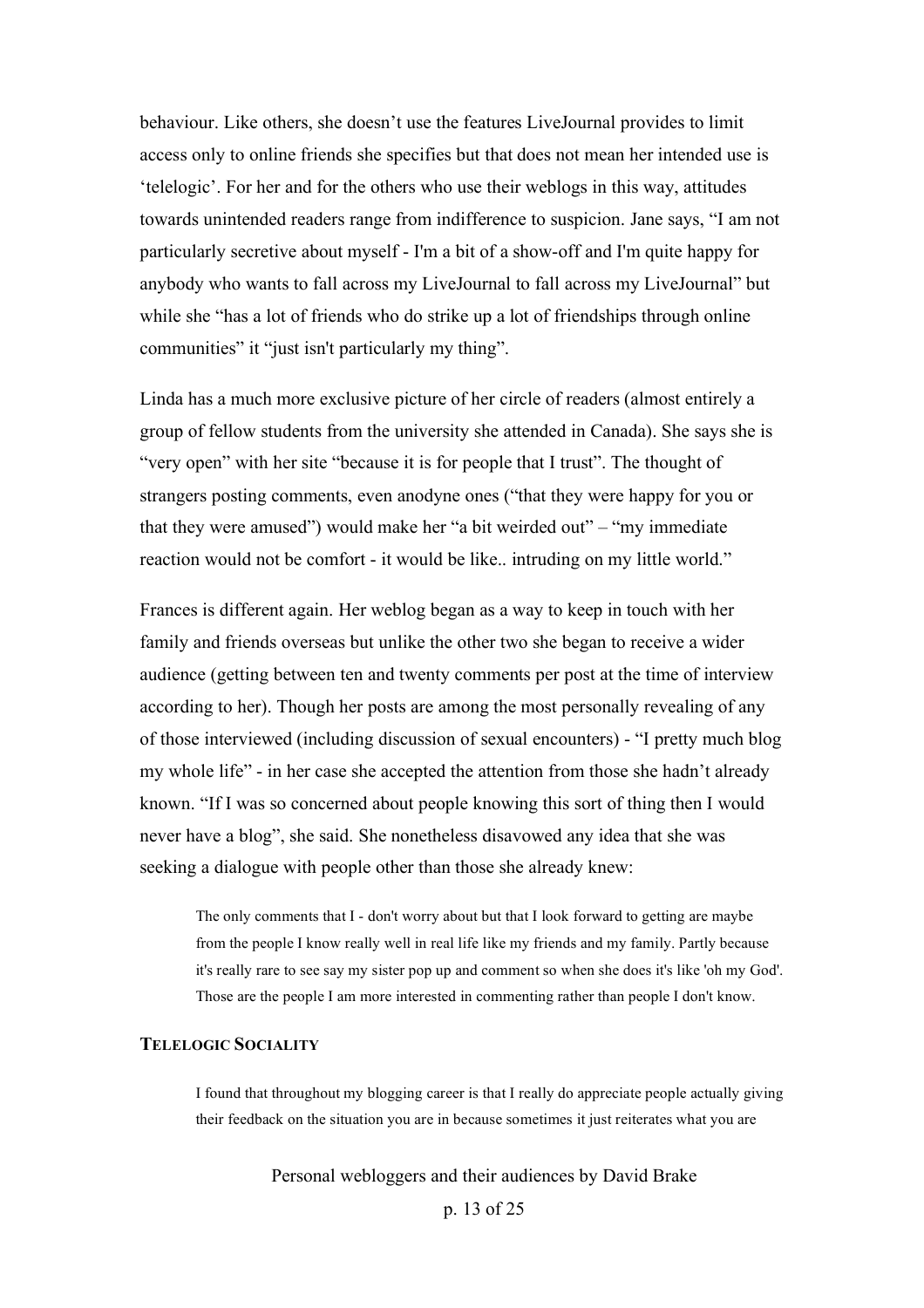thinking and sometimes it is completely the opposite and you have to think 'am I thinking about this wrong or am I going about this the wrong way' – Isobel

There are many ways weblog technology can be used by authors, and as we have seen most of them arguably do not take full advantage of the affordances that weblogs offer. As outlined in the introduction to this chapter, it appears that the communicative practice weblogs are most precisely suited to technologically is enabling their authors to reach and to interact with people previously unknown to them in an online forum that they control. While it only seems to be the primary motivation for the blogging practices of four of the 22 interviewees in this study, it is among the motivations for several others. In addition to telelogic sociality there are a number of other telelogic weblog practices that have been observed in other studies like political activity aimed at a wider public sphere than just one's friends and acquaintances – but these were not observed among those interviewed.

A few of those interviewed set up their weblogs deliberately in order to 'meet' new people but most set them up with a variety of other purposes in mind and said they only discovered subsequently that interacting socially with and getting to know new people was a key benefit of their blogging practice. Several of these now assert that this is now the main motive for them to continue to have a weblog – a result consistent with other studies of weblogging and of personal home page creation (Menchen Trevino 2005 p. 9, Rosenstein 2000 p. 80).

The expected or desired nature and development of the relationship between blogger and reader does vary within this group. For some the new people they meet online who live locally become friends face to face. Bruce, for example, says his use of LiveJournal, "has tied me in to a community of people in London… you do feel part of a community and part of something so that's good. And that's come about from using LiveJournal definitely." For others like Phillippa it is the prospect of 'meeting' people from other countries they might otherwise never know that appeals, even when this is not particularly likely – a fellow artist based in New York linked to her weblog and she remarked, "It was good that I got the hits but it was also good that I had this sort of dialogue with her ... if I ever go to there… I could send him an email and say,

Personal webloggers and their audiences by David Brake

p. 14 of 25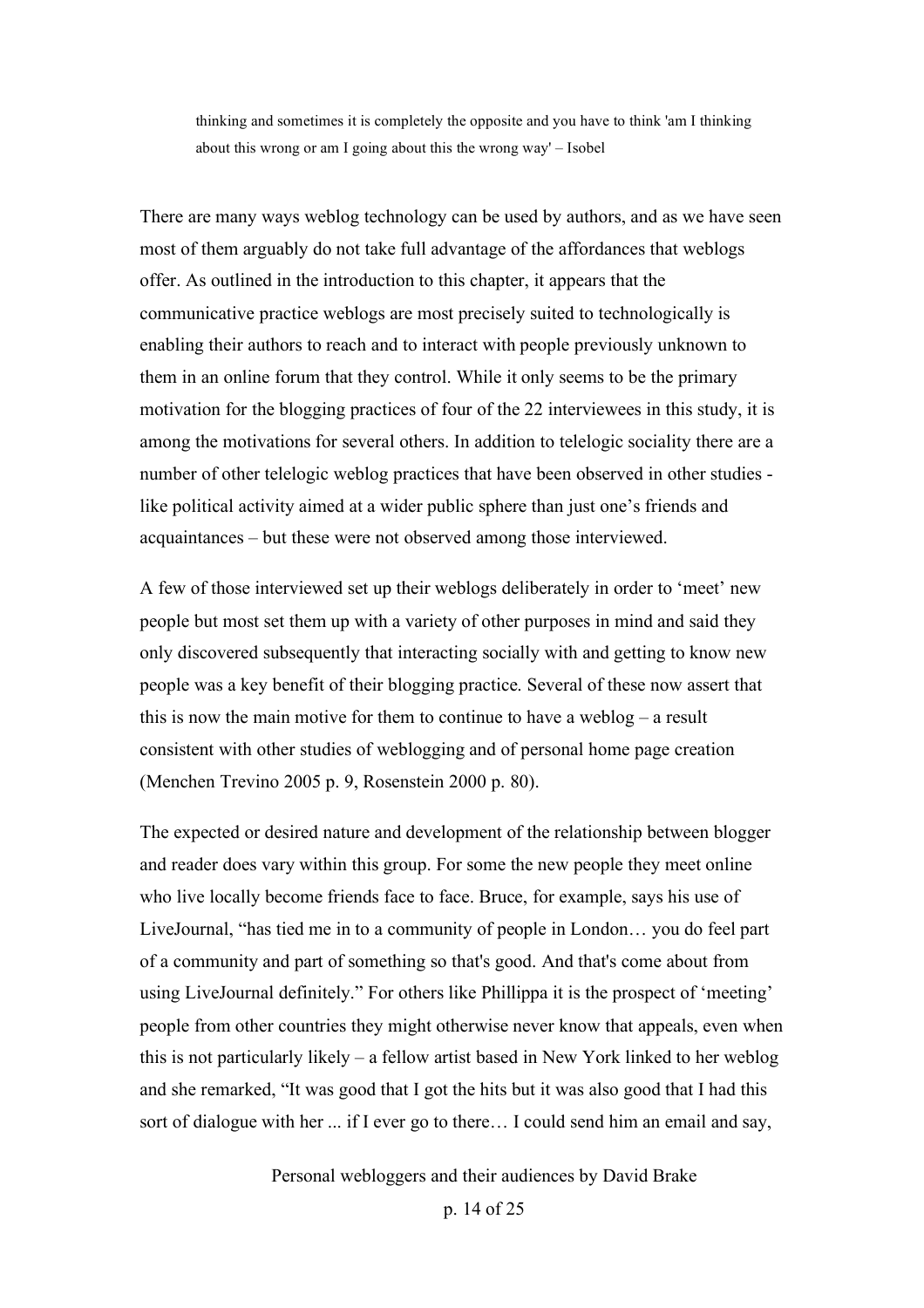'do you want to meet for coffee, or let's go see a show or something', and we could do that and that's huge. I mean how else would that have happened without this?"

In the latter case, it is open to question whether despite the claimed desire for social interaction with readers, what is sought is really closer to the 'quasi-sociality' described shortly. When the blogger has little expectation that they will ever meet their readers, and when (as is normal) the comments to what they write are very short<sup>1</sup>, one must ask is this really discussion or merely a monologue that is validated by the knowledge that readers exist?

### **'A-COMMUNICATIVE' WEBLOGGING**

This final grouping of practices is the most problematic. To refer to 'acommunicative' practices built around a communications medium seems counterintuitive, but the interviews clearly revealed a wide variety of motivations to start and to continue weblogging that had only a tenuous connection to communication.

The 'therapeutic' motivation appears to be a powerful one for some and is both novel and potentially the most problematic in its consequences for those who practice it. Of course there is a long history of people from all walks of life keeping self-reflexive diaries in which they may write about matters that could harm themselves or others if made public – Foucault argues written self performance was already "well established and deeply rooted" when Augustine published his Confessions in 397 (Foucault 1988 p. 27). Hitherto the disclosure of the contents of personal diaries has generally been under the author's control and even unintended circulation has normally been limited to those who might gain physical access to a single paper copy – at least during the author's lifetime. The personal weblog by contrast is published contemporaneously (not posthumously), to a very wide potential audience - including those the author would least like to read it - and in a form that could be preserved online (or saved on others' computers) indefinitely.

A number of scholars studying online diaries (Paccagnella 1997, Serfaty 2004 p. 12, van Dijck 2004) have asserted that the intention of online diary authors *must* be to

Personal webloggers and their audiences by David Brake  $<sup>1</sup>$  No statistical analysis of the interviewees' weblogs was performed but a recent large-scale survey</sup> found the median length of a weblog comment was just 31 words. (Mishne and Glance 2006)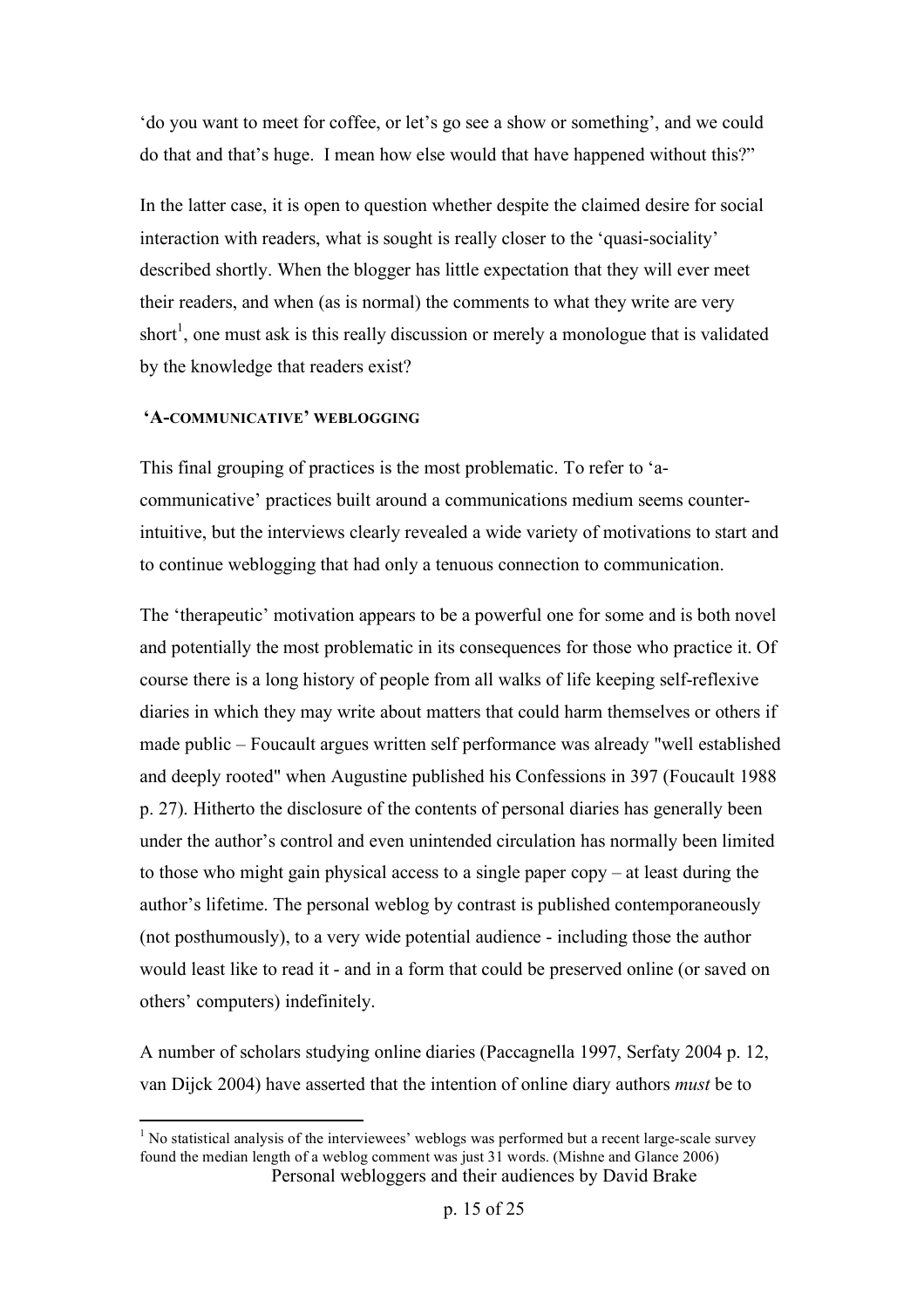make what they have written public, but this research suggests the truth is more complex. For the most part those interviewed rely on 'security through obscurity' (the sheer number of weblogs and web pages in general) to ensure what they write is not read by anyone save the 'innocuous' passing stranger. The consequences when, counter to expectation, their weblogs are read by those who are not their desired audience can be severe, ranging from embarrassment to loss of employment (Armstrong 2002, Barker 2005, BBC News Online 2004, Hanscom 2003, Pollitt 2003) One of my interviewees, for example, was fired from his job because of comments he made on his weblog, another was threatened by an online group who disagreed with something she said, and a third complained on her weblog about her failure to negotiate a higher fee for a piece of writing only to find that those who commissioned the work were reading her weblog.

#### **Therapy**

People become like their blogs, and the way in which that's something I've seen, with a lot of people, it drags them down, when it can be something that you could take advantage of. If you're writing yourself as a character, even if you're being truthful, you're never going to be telling the whole truth. So I do think it's a brilliant opportunity to become more like yourself, almost to fine tune, upgrade, come up with a kind of ever-evolving version two point whatever of oneself. And - to other people that would sound sort of bizarrely occult - but it can also be understood in terms of the kind of self-help book type stuff almost. Except without having to do anything quite as embarrassing as doing the kind of looking in the mirror and saying, 'every day, in every way, I'm getting better.' Adam

Several writers speak of a need to express emotions and impressions to purge them and four of them suggested that this was in some way 'therapeutic'. This is not the familiar sense of therapy as a form of self-reflection guided by others. The idea that the home page or weblog can be used in that way – as a Foucauldian 'technology of the self' (Foucault 1988) for example - is found in a number of studies (Chandler 1998, Germann Molz 2004) The interviewees here however generally were not really seeking response to their writing from their readers whether as judge/confessor or interpreter. Some did pay lip service to wanting advice – perhaps to legitimate the fact that they used a communicative medium – but generally it emerged that they did not actually take such advice to heart. Harriet's reaction is typical:

Personal webloggers and their audiences by David Brake

p. 16 of 25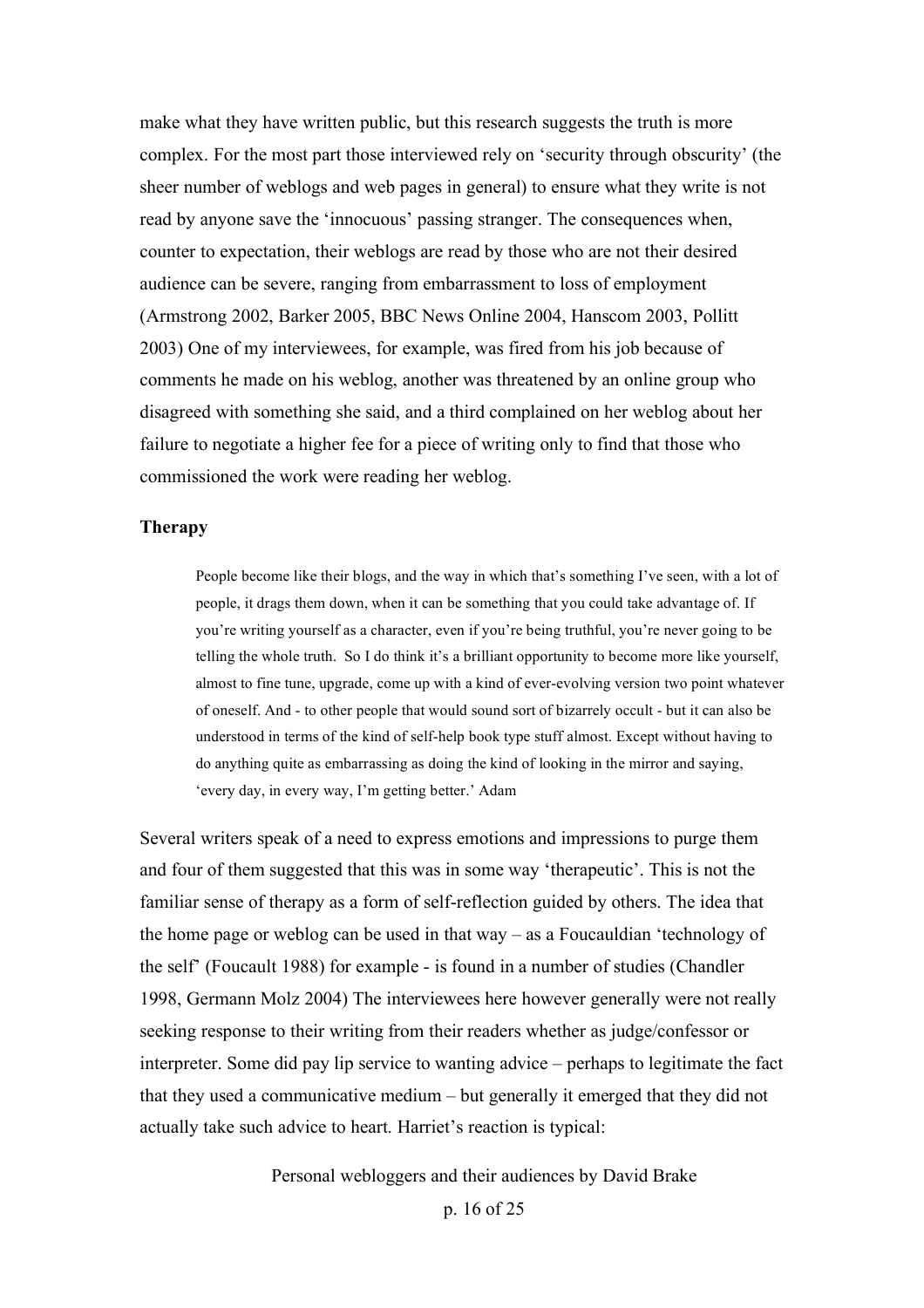You've still got to remain true to yourself and follow your gut. Just because you are putting your heart out to people doesn't mean you've got to do as they say. I'm not beholden to my commenters.

In any case as noted before weblog comments tend to be brief and therefore superficial. Rather than using the weblog to invite comment or, through writing, to enable self-reflection, the dominant use appeared to be purgative. That is by writing down thoughts or feelings – particularly those that bothered them – the authors could then put these feelings behind them. As George put it, " if someone pissed me off or annoyed me - generally if I put it down it didn't annoy me any more." If the writing itself is the therapy, however, why not simply write a paper diary or keep it on your hard disk? George seems to suggest an answer:

For years I tried to type a journal as opposed to write it - just in Word - but there was something really unfulfilling about it... I guess it's because it wasn't tangible perhaps - it was just on the screen …whereas with blogs you seem to get... you seem to be online on a different format and there's always the possibility that someone was reading it.

This response suggests that the possibility of readership in the abstract  $-$  as with the idea a paper notebook might be read by a vague 'posterity' – prevents the practice from feeling meaningless and self-indulgent.

This was often complicated by a half-suppressed desire among several interviewees for a post containing the author's point of view or emotional state to be read by specific others – particularly if what they wish to convey is too sensitive for face to face communication. George, for example, said:

You get it off your chest and... I guess there's partly the hope that they would read it and understand what went wrong… I think I did indirectly address things in the hope that they read them and realised more perhaps where I am coming from.

The 'un-directed' nature of the weblog medium allows them the possibility of imagining that the person *could* read it but without the embarrassment of contacting them directly. The possibility that many others including family, friends and work colleagues could also be reading tended to be either downplayed or ignored.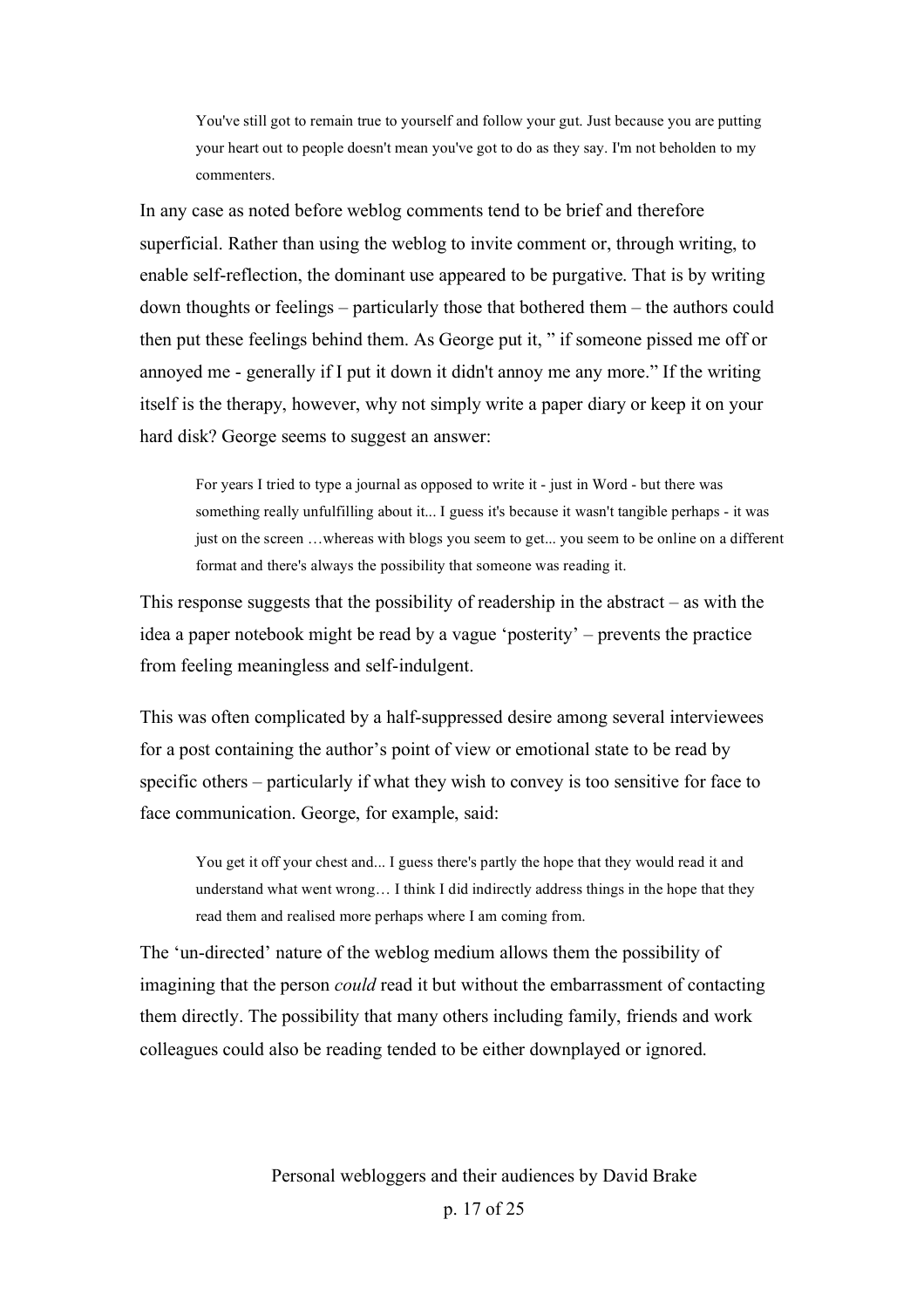### **Quasi-sociality**

It's just nice to know that there are people out there paying attention to what you're doing. We're all not alone. Annie

The Internet became a channel through which I could meet like-minded people, have a really good conversation for an hour and then not have to worry if I upset them because I would never meet them again. Donald

[In everyday talk] the response we often seek is not an answer to a question or a compliance with a request but an appreciation of a show put on. (Goffman 1986)

I have coined this term to describe the most attenuated possible form of social interaction – that is, communication with people not known to the writer, who the writer does not really want to get to know and from whom no meaningful response is expected. <sup>1</sup> 'Quasi-sociality' as I use it here should not be confused with the 'parasocial' relationship identified by Horton and Wohl (1956) between some television viewers and the characters they watch on the screen. Both represent a kind of mediated imagined social relationship but as will become apparent the dynamics of the relationship are very different in each situation. It bears some similarity to Thompson's idea of 'mediated quasi-interaction' (Thompson 1995b), though in his definition such communication is generally monological by the nature of the mass media themselves, not as in the case I discuss by choice. He recognised that technologies like the Internet could enable new forms of interaction but the mass adoption of the Internet began just as his book was published so he was unable to fully explore its implications.

This practice was not one I expected to find, given the central place of interactivity in the rhetoric of Internet studies generally, and I arrived at it by a process of elimination. While most of those weblogging expected to mainly to reach a specific set of others who were known before their blogging started, as we have already seen a minority clearly meant their weblogs only to reach online others who they don't already know. Renia for example makes sure her parents don't read it and "my college friends don't know I have one because I'm scared they might seek it out and they will know all my secrets." Isobel likewise finds weblogging embarrassing, "my offline friends don't really know anything about it. I don't think I want to go around

Personal webloggers and their audiences by David Brake

p. 18 of 25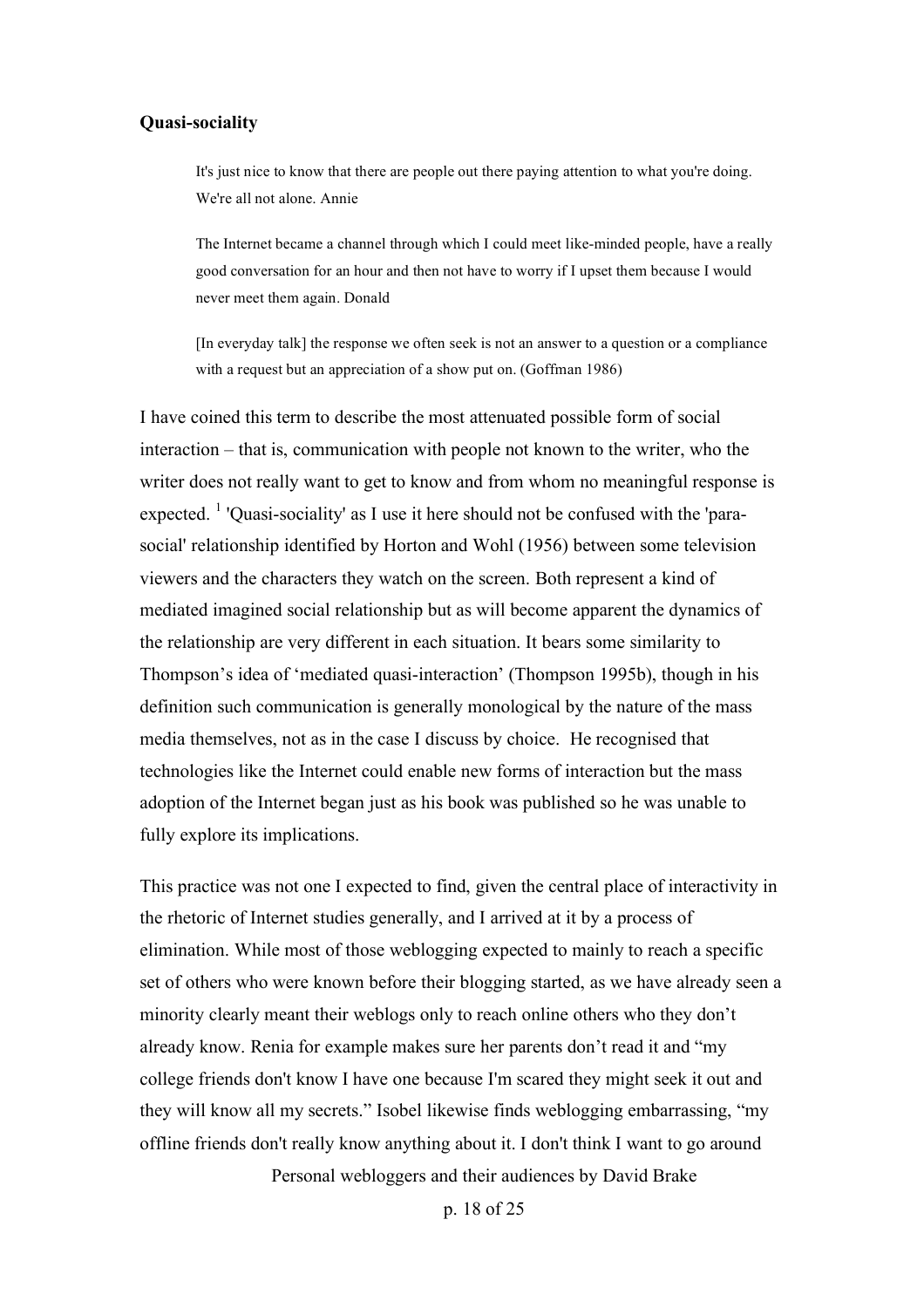parading the fact that I have a life online as well because I don't think they would be quite ready for my sad and geeky quiet side."

I have already dealt with those who see this as an opportunity to meet new people or to socialise with them online, but there are several who either don't evince a desire to get to know their readers or who appear to actively want to keep their distance – for example Donald (above) or Renia, who often writes about her problems, but doesn't look for sympathy – if someone offered that, she'd "just say I appreciate it - that's it really. I wouldn't really elaborate on it because I don't want sympathy - I just want someone to chat to - friends really."

The Internet provides a number of outlets for such 'quasi-social' behaviour – chatrooms, messageboards and mailing lists often appear in part to fulfil such a role, for example, and several of those interviewed had participated in such forums before starting their blogs. But for those wishing to talk about themselves and receive support or validation they present three key difficulties. Firstly, the frame of the interaction is defined by a third party – chatrooms and discussion boards tend to be given a set topic and off-topic conversation may be ignored or criticised. Secondly, the writer's postings are competing for attention with those of others. And finally, the norms of conversation and formal controls on it are not normally in their control. As noted by some of Gumbrecht's respondents (2004 p. 4), The personal weblog solves all three of these problems – the owner has total control over the topic, comments are generally made in relation to what the owner writes (though commenters may also comment on others' comments) and even without comments, readers are assumed to be attending primarily to what the site owner has to say, and the owner can establish their own norms and may refuse to publish any comments they choose (in practice most commenters appear to have internalised the norm that they should be polite or supportive).

### **Expression of creativity**

All the way through Uni I got firsts for anything that involved writing anything… I loved the [assignments] where I was writing - I was obviously in the wrong degree... the blog came along and I thought 'this is a great opportunity for me to actually do more of the writing and find out if I really really do like it'. As it turns out I actually still do… Harriet

Personal webloggers and their audiences by David Brake

p. 19 of 25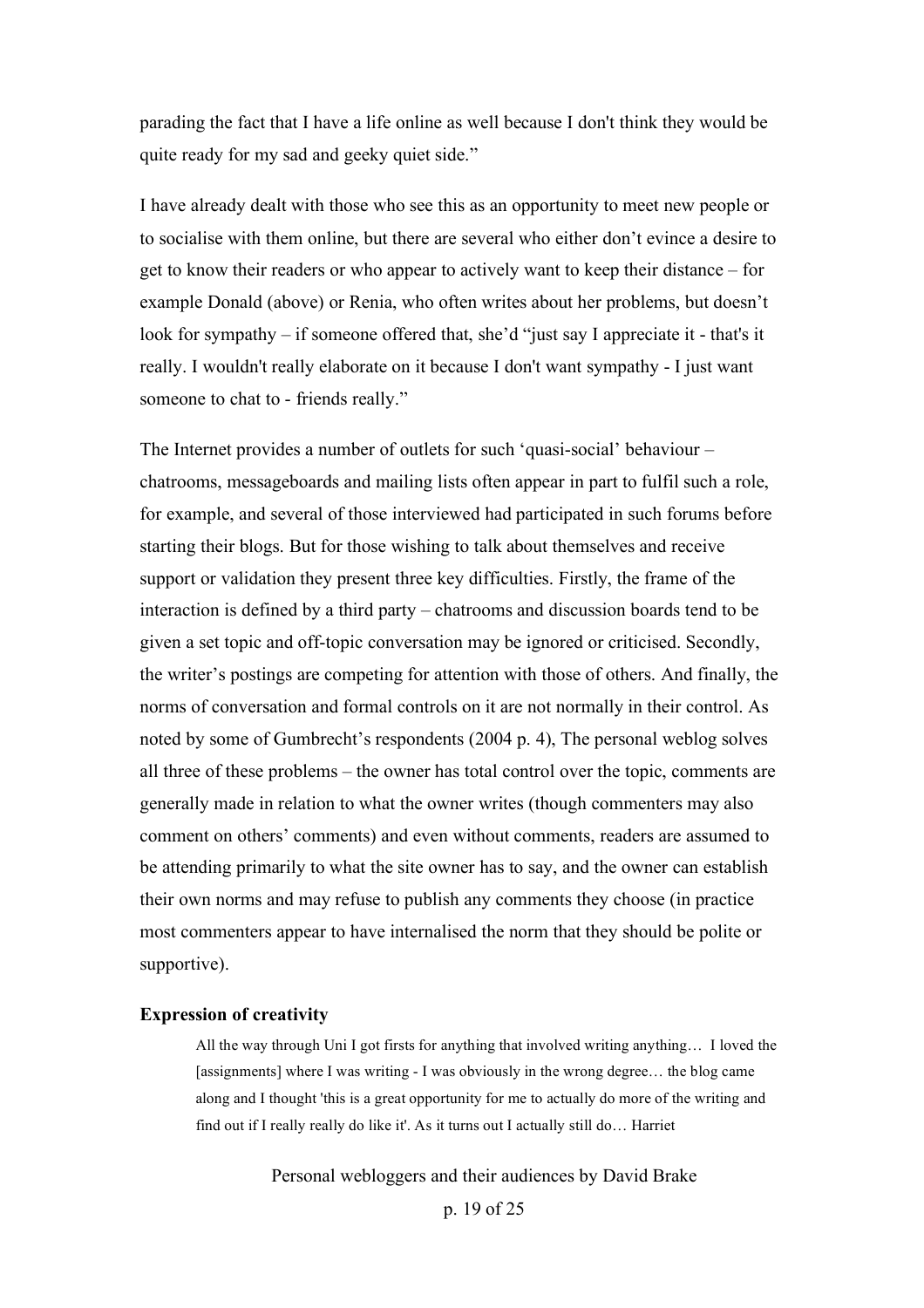Studies of weblogging have tended to treat it as a means to an end – whether that end is information exchange, social interaction or self-expression. Until recently, however, the idea that the creativity involved in the writing process itself could be the motivation has been under-studied. A recent poll of US webloggers revealed that the single most popular reason offered (by 52%) for weblogging was "to express yourself creatively" (Lenhart and Fox 2006) – a motivation that was also noted in Menchen Trevino's interviews with webloggers (2005 p. 9). The distinction between this group and the group using their sites as a media outlet is that for the former group it is an extension of their working lives with a practical end while for this group it is an activity more separate from their working lives – often providing what they consider to be their only means of 'scratching the writing itch' and without any extrinsic value.

Certainly, this was the case for Harriet (quoted above) and even more so for George. He had been keeping a paper journal already and in addition to its 'cathartic' value, he said "it also seemed like a very productive process - it seems you had something creative at the end of it". He wished he had studied English or creative writing in further education "what I've got a lot of heart in - a lot of enthusiasm for is writing", but instead became an accountant.

As with the therapeutic webloggers, they could as easily have written what they wrote in private, but the fact that there were or could be readers helped to encourage them to continue. All mentioned that they enjoyed being able to hear that they had touched or (more usually) amused or entertained their readers. But all were clear that this was not for them a form of collaborative artwork or performance. They frequently distanced their work from its reception, making it clear that they did not wish to 'play to the crowd' – Donald puts this most clearly:

I would like other people to maybe get something out of it but it's certainly for me - I started it for me. I didn't start it really for anybody else and even saying things like "I want people to read this - I want people to comment" - that's for me - it's selfish in that sense. It's not for any other reason. I don't think you do anything creative in the sense of writing or art or music because you want to make somebody else happy or sad. You hope that it will affect them in a way but you certainly always do it for yourself.

> Personal webloggers and their audiences by David Brake p. 20 of 25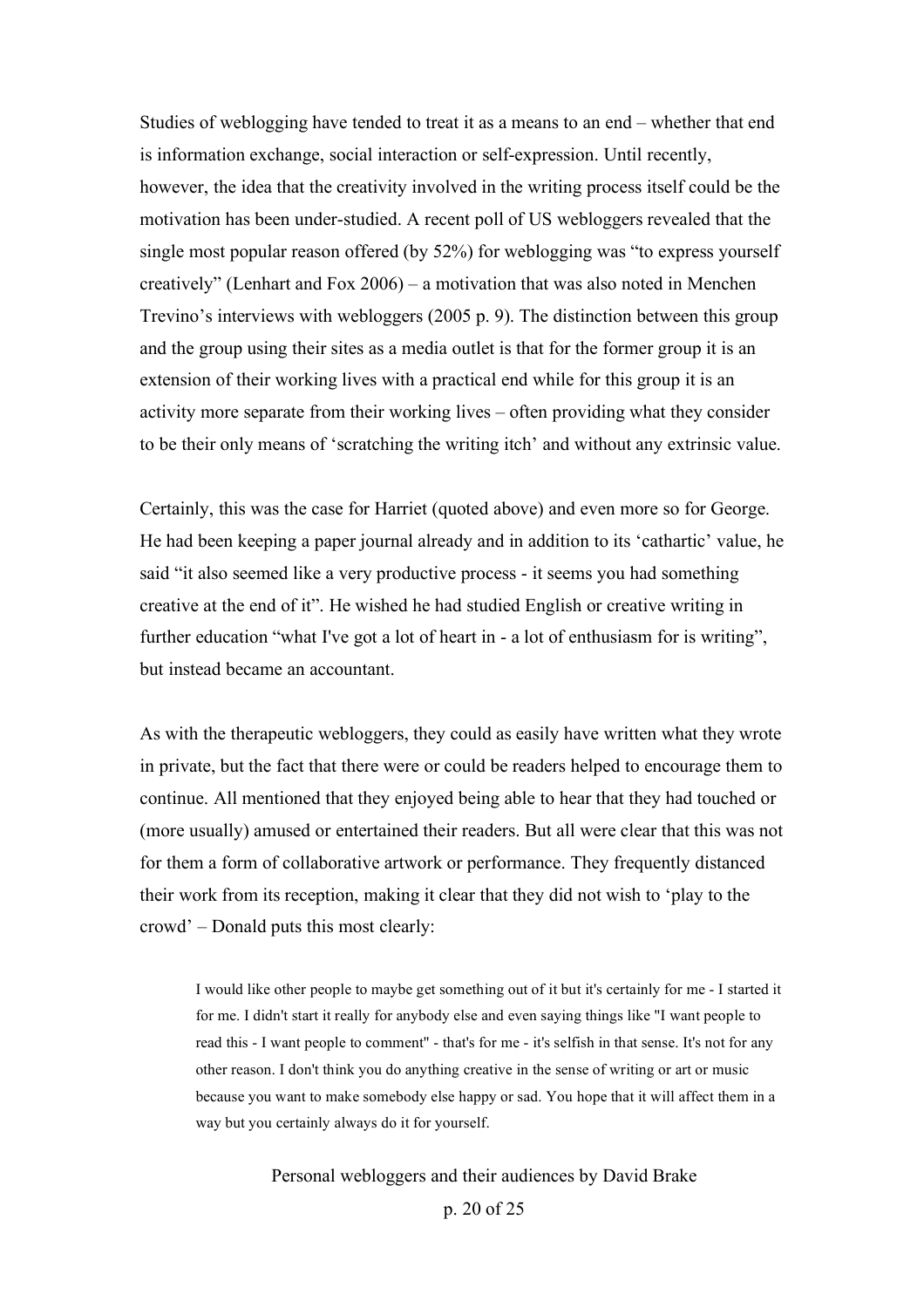Why have these authors used their everyday lives as material (even in a distorted form) given the inherently risky nature of doing so? This question was not addressed explicitly in the interviews, but it is telling that both of the journalists saw their weblogs – initially at least – as broadly similar to the newspaper columns of journalists like Julie Burchill, who often write about their daily lives. Many scholars and commentators have remarked on the increasing prevalence of personal revelations in the media, which, it is argued, makes self-exposure more acceptable (Calvert 2000, Rosen 2005, Shattuc 1997). Personal weblogs may both feed off and encourage this trend. There may also be a more pragmatic reason – the events of their lives are the materials closest to hand for would-be writers. Or as Goffman put it, "although a performer can run out of lively traditional materials, he cannot want for one particular out-of-frame resource - his own current effort to stage a performance." (Goffman 1986 p. 388)

### **Conclusion**

This analysis of the differing ways in which authors of personal weblogs understand their their practices and their relations with their readers reveals that even within what appears to be a single form of practice there is a wide variety of different motivations and understandings of what is occurring among the actors. It is also apparent that while the technology that underpins these practices allows certain practices and precludes others - like all technologies – the users do not necessarily use it in the way in which it appears most natural or suitable to its designers. Weblogs enable individuals to communicate with anyone on the Internet but only a minority of those interviewed wished to do this – or thought they were in fact doing this.

Personal webloggers and their audiences by David Brake This brings us to the weakness of Goffman's approach to symbolic interaction – his under-estimation of the unconscious influences on the framing of an interaction. In his analysis, participants in an interaction can be deceived about what is going on or mistaken but there is little space in his work for self-deception - except in the extreme case of mental illness (Goffman 1986 p. 111). This is to some extent understandable in the case of face to face interaction when under normal circumstances at least the question of who is being addressed by whom is clear. But it is the nature of

p. 21 of 25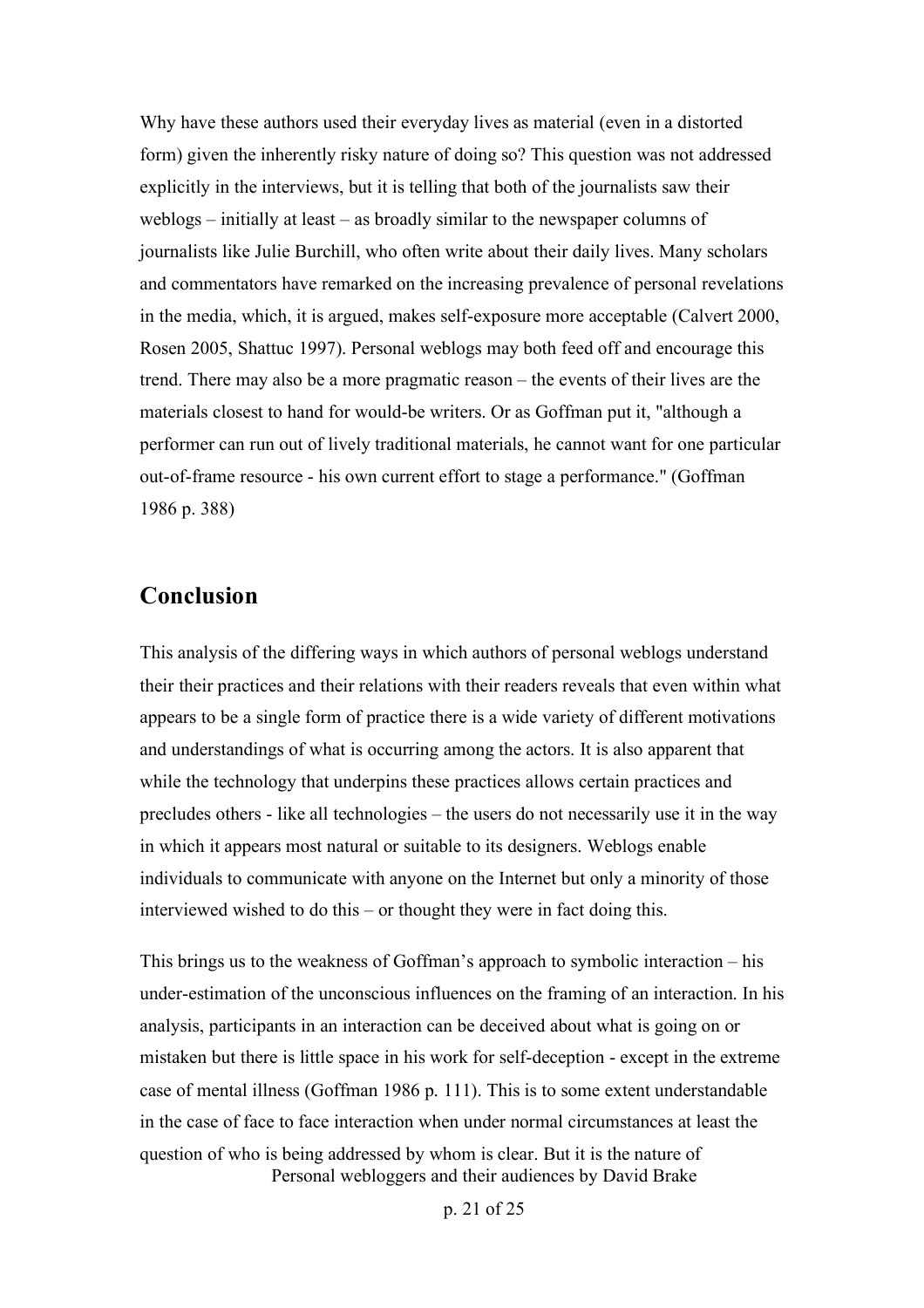weblogging practice that there is room for ambiguity about who – if anyone – is being communicated with. Bloggers do not see who is reading what they write either as it is being posted or afterwards (though they may get comments or count the number of readers they get using 'hit counters'). It is apparent that while they were all aware *at some level* that anyone who was online could read what they wrote, they generally chose to believe that only those they would wish to read it would come across it.

Many of those interviewed felt that their practice was enjoyable and sometimes even valuable and self-enhancing in some respect. For those who did not have a meaningful outlet for their creativity, for example, this provided a plausible means of reaching an audience. Several unexpectedly found their weblogs helped them to meet new friends. But there were also real dangers to their weblogging practice – some which emerged even during the limited period of this research. And because weblogs can remain online – both on their original sites and in archives - long after their authors lose interest in them, it is possible that as their authors' circumstances change these sites may be seen in a different and more embarrassing or harmful context to the one in which they were written.

The technologies used to enable this practice continue to change - among young people, social networking software like MySpace seems to be gaining ground (Dodson 2006, Neilson/NetRatings 2006), and both still pictures and video seem likely to play an increasing role in the production of personal sites. Whatever the particular technological platform used, the use of the Internet by individuals to discuss more or less personal matters in more or less public online spaces seems likely to continue to increase. Educators in particular need to build an examination of this phenomenon into their curricula in order to help and encourage young people to express themselves while making them more aware of the potential risks of their doing so.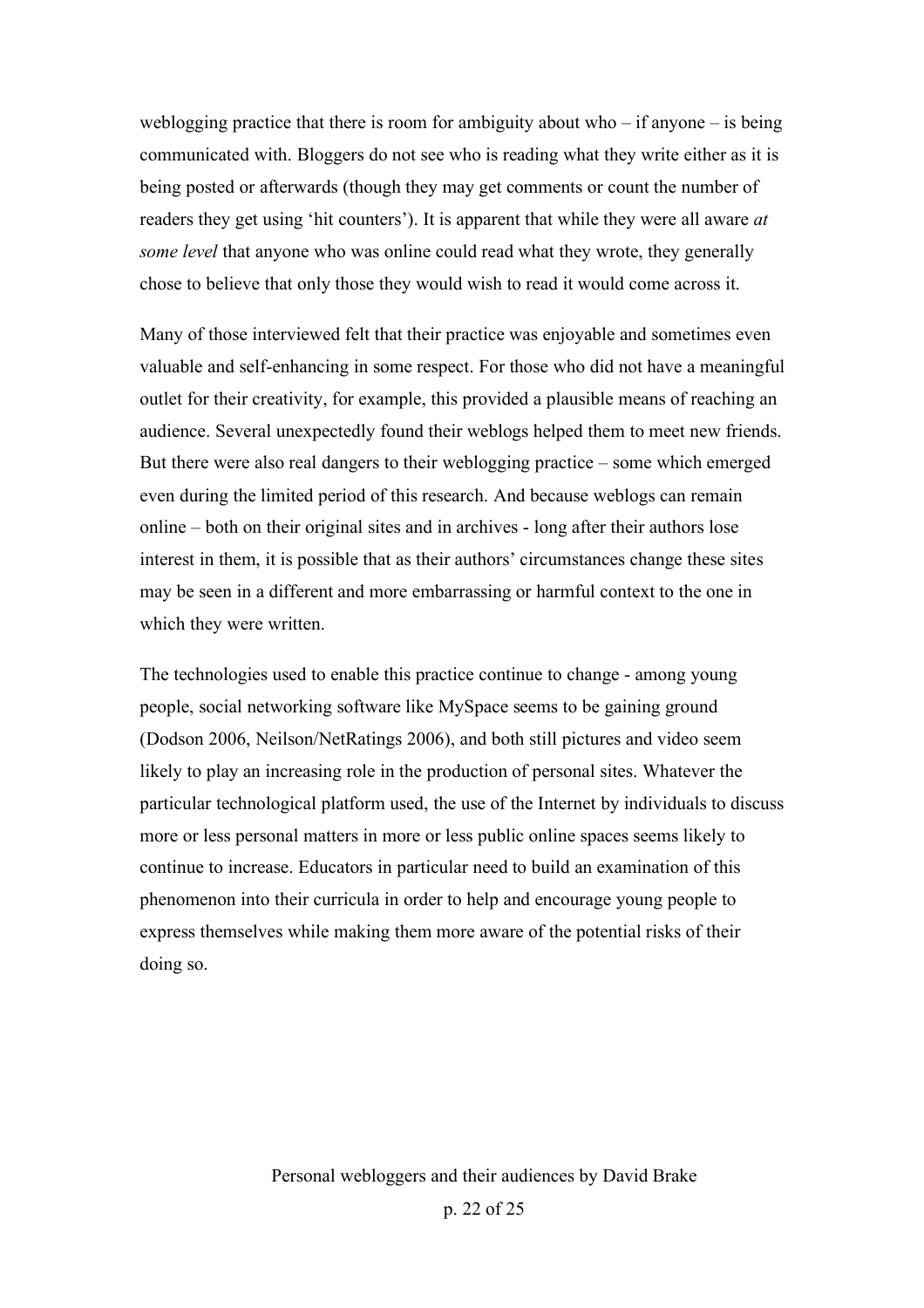## **Bibliography**

Armstrong, H. B. (2002) *Collecting Unemployment* Last accessed: May 25th 2004 Last updated: February 26th 2002 Address:

http://www.dooce.com/archives/daily/02\_26\_2002.html.

Ball-Rokeach, S. J. and K. Reardon (1988) "Monologue, Dialogue, and Telelog: Comparing an Emergent Form of Communication with Traditional Forms" in *Advancing Communication Science : Merging Mass and Interpersonal Processes*,

(Pingree, S., R. P. Hawkins and J. M. Wiemann eds) Sage Publications, Newbury Park, Calif., pp. 135-161.

Barker, O. (2005) "Web Spins Personal Laundry". in *USA Today,* 31 July 2005, http://www.usatoday.com/life/lifestyle/2005-07-31-web-dirty-laundry\_x.htm

BBC News Online (2004) *US Blogger Fired by Her Airline* BBC Last accessed: 16 November 2004 Last updated: Wednesday, 3 November, 2004, 14:09 GMT Address: http://news.bbc.co.uk/1/hi/technology/3974081.stm.

Boyd, D. (2004) *Broken Metaphors: Blogging as Liminal Practice* Last accessed: 13 Dec 2004 Last updated: 12 Dec 2004 Address:

http://www.danah.org/papers/BrokenMetaphors.pdf.

Bruckman, A. (2001) "Studying the Amateur Artist: A Perspective on Disguising Data Collected in Human Subjects Research on the Internet". in *Computer Ethics: Philosophical Enquiries,* Lancaster,

http://www.nyu.edu/projects/nissenbaum/ethics\_bru\_full.html

Burns, T. (1977) *The BBC : Public Institution and Private World,* Macmillan, London etc.

Calvert, C. (2000) *Voyeur Nation : Media, Privacy, and Peering in Modern Culture,* Westview Press, Boulder, Colo.

Chandler, D. (1998) *Personal Home Pages and the Construction of Identities on the Web* Last accessed: Jan 12 2005 Last updated: Apr 19 2000 Address:

http://www.aber.ac.uk/media/Documents/short/webident.html.

Dodson, S. (2006) "Show and Tell Online". in *The Guardian,*

http://technology.guardian.co.uk/weekly/story/0,,1720763,00.html

Foucault, M. (1988) *Technologies of the Self : A Seminar with Michel Foucault,*

(trans. Hutton, P. H.) Tavistock, London. http://www.thefoucauldian.co.uk/tself.htm

Gans, H. J. (1980) *Deciding What's News : A Study of CBS Evening News, NBC Nightly News, Newsweek and Time,* Constable, London.

Germann Molz, J. (2004) "'Watch Us Wander': Negotiating the Public and the Private in Round-the-World Travel Websites". in *Alternative Mobility Futures,* Lancaster University, http://www.comp.lancs.ac.uk/sociology/cemore/conference.htm Giddens, A. (1990) *The Consequences of Modernity,* Polity in association with Blackwell, Cambridge.

Gitlin, T. (1994) *Inside Prime Time,* (2nd) Routledge, London.

Goffman, E. (1986) *Frame Analysis : An Essay on the Organization of Experience,* (Northeastern University Press) Northeastern University Press, 1986, Boston, Mass. Google (2004) *Blogger Brings More Voices to the Web* Google Last accessed: 23 February 2006 Last updated: 10 May 2004 Address:

http://www.google.com/press/pressrel/blog\_voice.html.

Personal webloggers and their audiences by David Brake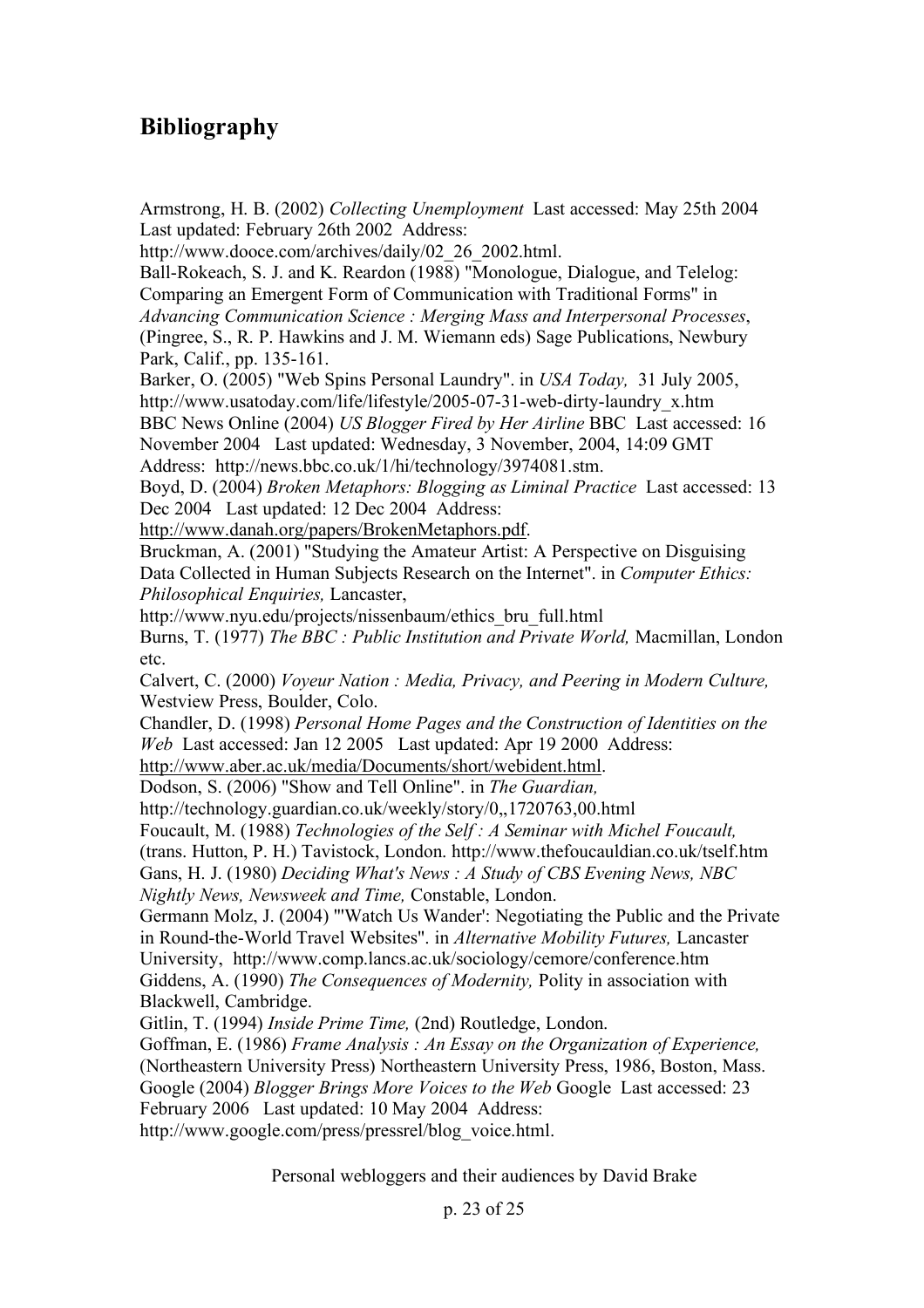Gumbrecht, M. (2004) "Blogs as 'Protected Space'". in *World Wide Web Conference,* New York, p. 5, http://www.blogpulse.com/papers/www2004gumbrecht.pdf

Hanscom, M. (2003) *Of Blogging and Unemployment* Last accessed: May 25th 2004 Last updated: Oct 27th 2003 Address:

http://www.michaelhanscom.com/eclecticism/2003/10/of blogging and.html.

Herring, S., L. A. Scheidt, S. Bonus and E. Wright (2004) "Bridging the Gap: A Genre Analysis of Weblogs". in *Hawaii International Conference on Systems Science,* Hawaii, http://www.ics.uci.edu/%7Ejpd/classes/ics234cw04/herring.pdf

Horton, D. and R. R. Wohl (1956) "Mass Communication and Para-Social Interaction: Observations on Intimacy at a Distance", *Psychiatry,* 19 (3), pp. 215-29.

http://www.aber.ac.uk/media/Modules/TF33120/horton\_and\_wohl\_1956.html

Lenhart, A. and S. Fox (2006) "Bloggers: A Portrait of the Internet's New Storytellers" *Pew Internet & American Life Project*

http://www.pewinternet.org/PPF/r/186/report\_display.asp

Marvin, C. (1988) *When Old Technologies Were New : Thinking About Electric Communication in the Late Nineteenth Century,* Oxford University Press, New York. Menchen Trevino, E. (2005) *Blogger Motivations: Power, Pull, and Positive*

*Feedback* Last accessed: 9 Sep 2005 Last updated: Address:

http://blog.erickamenchen.net/2005/06/28/blogger-motivations-power-pull-andpositve-feedback/.

Meyrowitz, J. (1985) *No Sense of Place : The Impact of Electronic Media on Social Behavior,* Oxford University Press, Oxford ; New York.

Mishne, G. and N. Glance (2006) "Leave a Reply: An Analysis of Weblog Comments". in *WWW2006,* Edinburgh,

http://staff.science.uva.nl/~gilad/pubs/www2006-blogcomments.pdf Neilson/NetRatings (2006) "Social Networking Sites Grow 47 Percent" *Neilson/NetRatings* http://www.nielsen-netratings.com/pr/pr\_060511.pdf

Nussbaum, E. (2004) "My So-Called Blog". in *New York Times Magazine,* January 11, 2004.

http://www.nytimes.com/2004/01/11/magazine/11BLOG.html?ei=5007&en=f832eb2 6156e750a&ex=1389157200&partner=USERLAND&pagewanted=print&position= Paccagnella, L. (1997) "Getting the Seat of Your Pants Dirty: Strategies for

Ethnographic Research on Virtual Communities", *Journal of Computer-Mediated Communication,* 3 (1). http://jcmc.indiana.edu/vol3/issue1/paccagnella.html

Pollitt, M. (2003) "Careless Blogs Cost Jobs". in *The Independent,* 23rd Feb 2005, p. 11.

Rosen, J. (2005) *The Naked Crowd : Reclaiming Security and Freedom in an Anxious Age,* (1st) Random House, New York, NY.

Rosenstein, A. W. (2000) *Self-Presentation and Identity on the World Wide Web: An Exploration of Personal Home Pages*. PhD). The University of Texas at Austin. http://www.polysemy.com/awr/dissertation/awr\_webidentity.pdf

Schlesinger, P. (1978) *Putting 'Reality' Together : BBC News,* Constable, London. Serfaty, V. (2004) *The Mirror and the Veil : An Overview of American Online Diaries and Blogs,* Rodopi, Amsterdam.

Shattuc, J. (1997) *The Talking Cure : TV Talk Shows and Women,* Routledge, New York ; London.

Sifry, D. (2006) *State of the Blogosphere, August 2006* Sifry's Alerts Last accessed: 7 August, 2006 Last updated: 7 August, 2006 Address:

http://www.sifry.com/alerts/archives/000436.html.

Personal webloggers and their audiences by David Brake